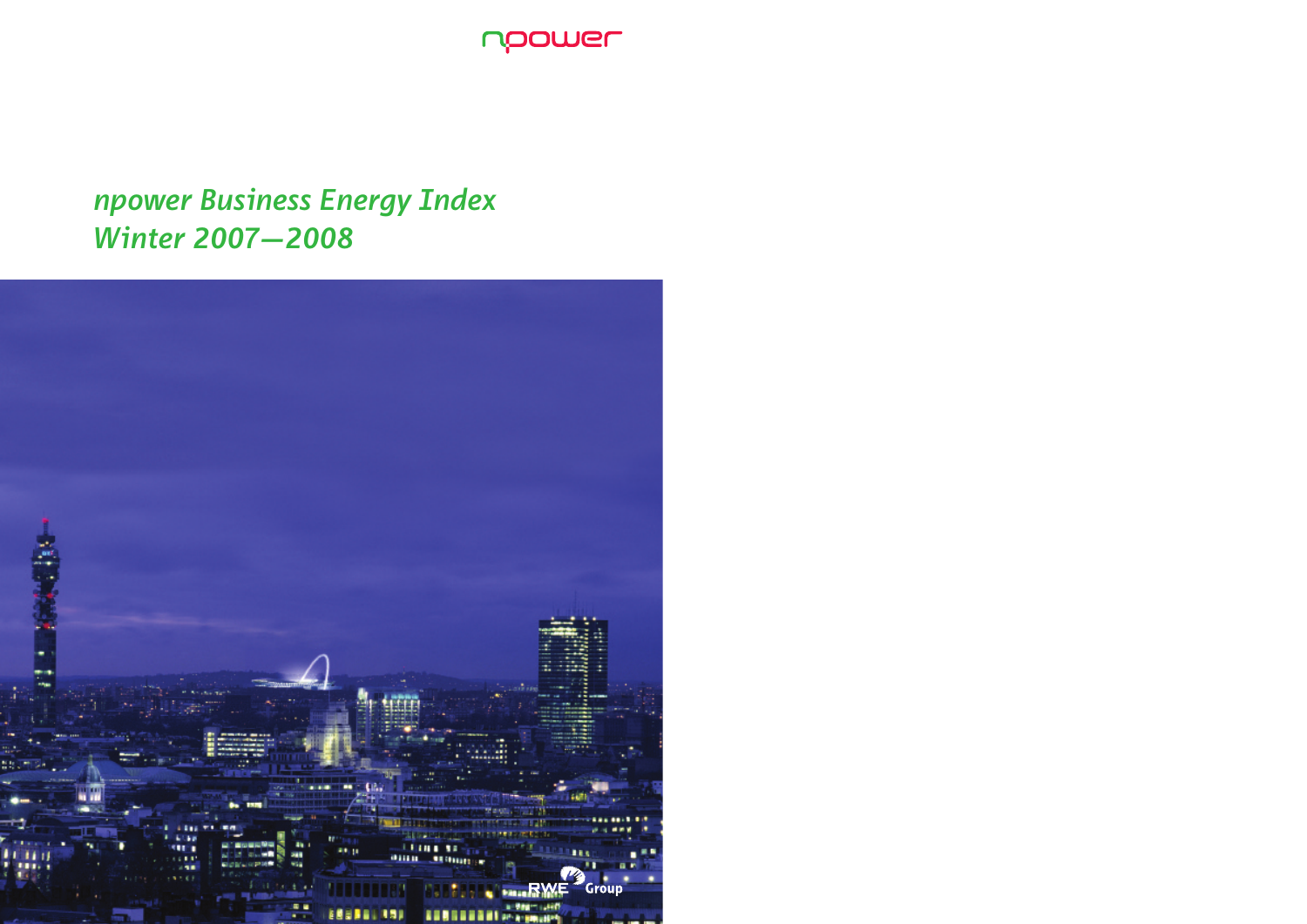**1**



**Energy remained an important topic throughout 2007 as legislative announcements from the Government, including the draft Climate Change Bill and Energy White Paper, served to focus further attention on the relationship between energy efficiency and carbon dioxide emissions. What is clear, perhaps more than ever, is that the Government is looking to business to reduce CO2 from its operations and is putting into place a framework to provide businesses with incentives to enact carbon reduction measures.**

**2007 was a period of relative stability in energy prices, compared to the volatility that many businesses experienced during 2006. We have identified from previous reports that energy costs have been a motivation in improving energy efficiency and it is interesting this time to note how the cost landscape has influenced actions to control energy consumption.**

**Against this backdrop, the three sections of the latest nBEI look at business attitudes to energy prices and energy management to investigate and understand how businesses are managing these twin pressures. Our special topic this year focuses on carbon emissions and looks at businesses' opinions of the current legislative framework designed to bring about emission reduction. This provides an interesting insight into how businesses view existing legislation and the potential success of future developments planned by the Government.**

# **Dear Reader,**

**Welcome to the fifth npower Business Energy Index (nBEI5), which has now become our annual index analysing and monitoring business perceptions of the energy market and key energy trends.**

> **We must thank the Major Energy Users' Council and the Federation of Small Businesses for their continued support in this research. The survey was designed and conducted by Moffatt Associates, an independent research consultancy.**

**We expect energy management to continue to rise up the boardroom agenda as carbon emission risks become an important part of business strategy and further influence the bottom line. With this growing priority we hope this report serves to inform and provide guidance on assessing and developing energy policies.**

**Yours sincerely,**

**Paul Coffey Managing Director, npower business**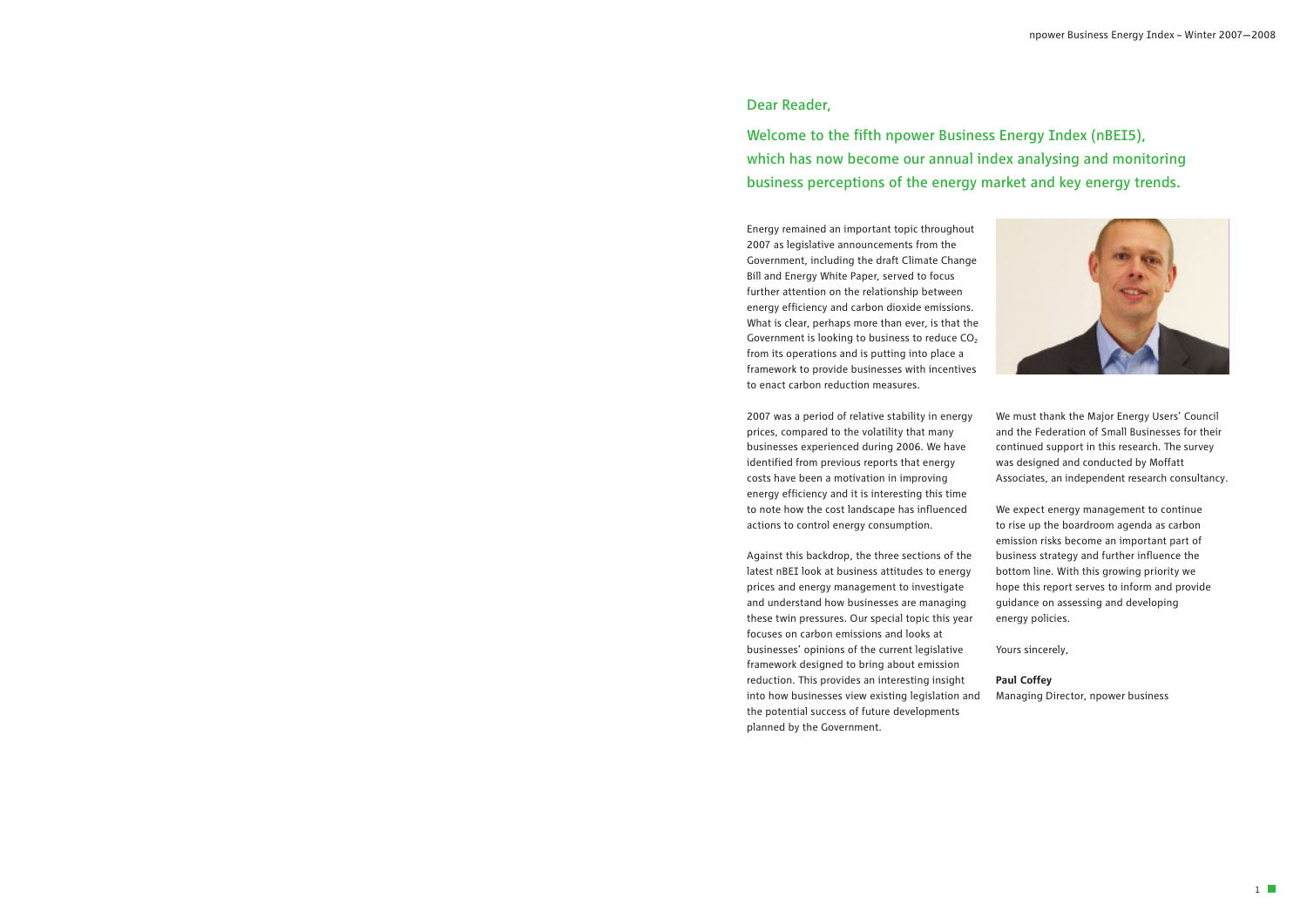### **Major energy users' profile**



**Financial Services** 1 **Business Services** 13 **Public Sector 23 Transportation 2 Construction 2 Retail 5 Manufacturing 54**



### **Employees (%)**

**1—50 3 51—100 10 101—500 23 501—1000 13 1001—5000 20 5001—10000 15 10000+ 16**

### **Sites**

| $1 - 5$    |                |
|------------|----------------|
| $6 - 10$   | 17             |
| $11 - 20$  | 3              |
| $21 - 50$  | <b>9</b>       |
| $51 - 100$ | $\overline{2}$ |
| 101-200    | $\overline{3}$ |
| 201-500    | 13             |
| 501-1000   | 4              |
| $1000+$    | 10             |



#### **Primary location**

Nationwide 12 **Wales 4** South West **9** West Midlands **9** East Midlands **6** Scotland 1



### **Research Objectives**

**The npower Business Energy Index seeks to identify and monitor trends in, and expectations about, key energy market developments in the UK. The survey is an annual barometer of issues affecting both large and small business energy users.**

**Specifically, the survey:**

- **• reviews energy costs, their components and the impact on business performance;**
- **• measures and monitors the incidence and efficacy of energy management measures designed to increase energy efficiency and reduce energy consumption;**
- **• explores business attitudes and opinions on current and future public energy policies.**

**Wales 4 South West** West Midlands East Midlands 10 **North England** Scotland 6

**Each survey also canvasses opinion on a special topic and, in this report, the special topic is carbon emissions.**

#### **Research Methodology**

**In-depth telephone interviews were conducted in October and November 2007 with a representative sample of 200 UK businesses, comprising 100 small- to medium-sized enterprises (SMEs) with significant energy usage and 100 major energy users (MEUs).** 

**In the majority of cases the respondent was an energy buyer or a senior figure with responsibility for energy purchasing. The responses to the survey provided both comparable quantitative data and verbatim comments on a range of key energy user issues. Selected quotes from MEUs and SMEs are included within the main sections of the report.**

# **Small- and medium-sized enterprises' profile**

### **Number of companies by sector**

**Business Services 3**



**Employees (%)**

**20—39 43**



**60—79 14 80—99 4 100+ 8**

#### **Primary location**

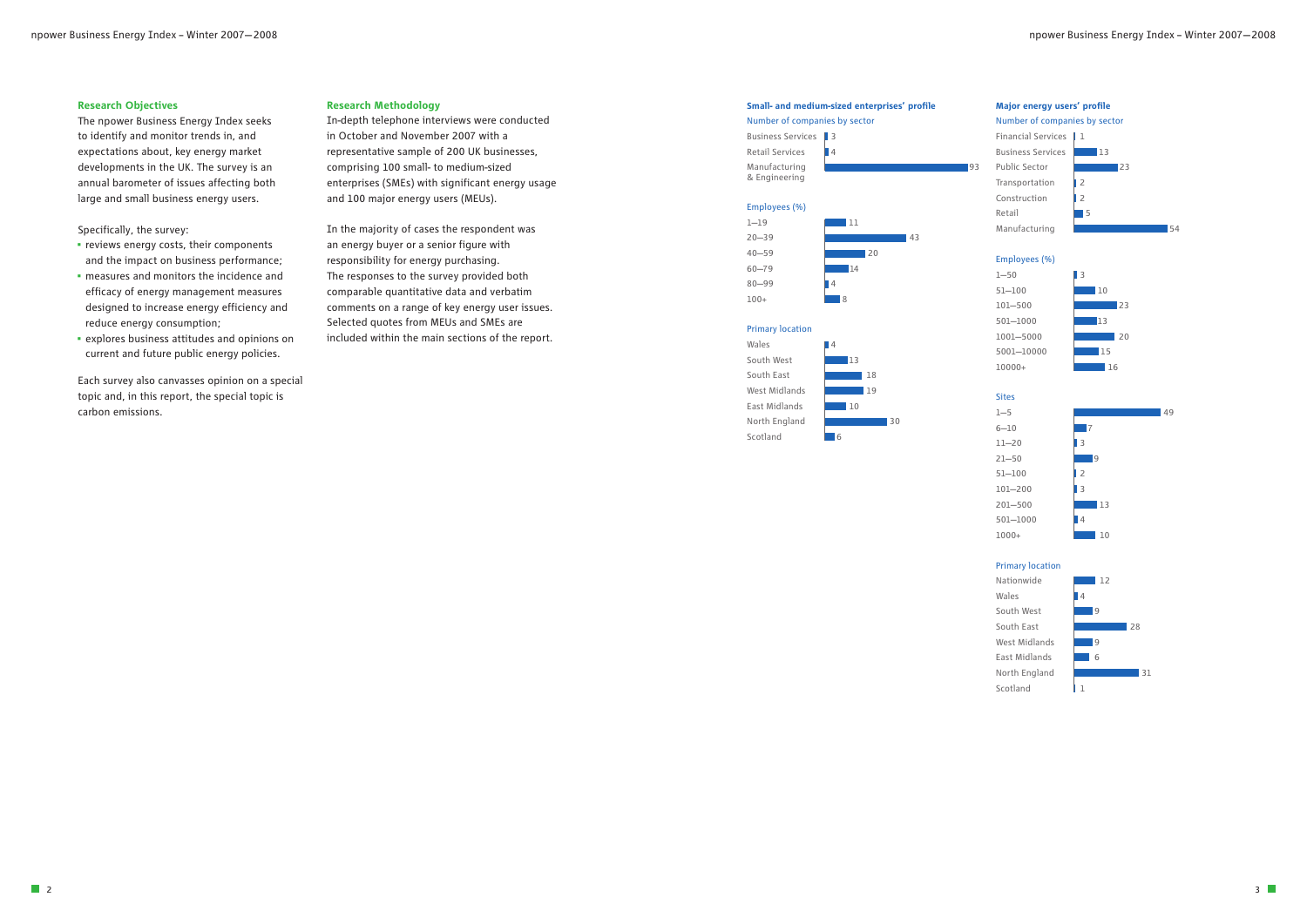- **Only 33% of SMEs said they had both the time and the resources to invest in energy saving initiatives.**
- **A small majority of SMEs (56%) would be prepared to sign up to a five year contract if a supplier helped them improve their energy efficiency.**
- **An increasing number of MEUs employ full-time staff for energy management: up from 60% a year ago to 69% now.**
- **A clear majority of MEUs (73%) employ building and/or process energy management systems.**
- **On balance, MEUs thought that compliance with climate change agreements had resulted in energy savings or process improvements: 56% said this was the case.**

There is support for reducing CO<sub>2</sub> emissions **but concern over the burden being borne by UK business:**

- **There is very strong support for the UK Government's commitment to reducing carbon emissions, which was backed by 81% of SMEs and 94% of MEUs.**
- **68% of MEUs said they would be affected by the proposed new Carbon Reduction Commitment (CRC). However, three-quarters of MEUs thought that the combination of the Climate Change Levy (CCL), the EU Emissions Trading Scheme (ETS) and the CRC places an undue burden on UK business.**
- **On a positive note, 47% of MEUs and 24% of SMEs anticipated that reducing their carbon footprint could provide them with new commercial opportunities.**
- **• Half of SMEs would be prepared to pay a premium for energy that reduces CO2 emissions, although 88% of these said they would not pay more than 5%. In a related question, MEUs said they were most likely to pay a premium for energy sourced from wind power or combined heat and power (CHP).**
- **The most common perception of how the UK is performing in terms of reducing its carbon emissions is that it is "keeping up with everyone else" (37%). 27% thought the UK is leading the rest of the world and 25% thought it was following.**

**The impact of energy costs is reducing but further cost increases are expected in the next three years:**

- **Companies report that energy costs are falling as a proportion of total operating costs – down from 12.2% a year ago to 9.4% now. This figure masks a significant difference between major energy users and small- to medium-sized enterprises, for whom energy costs constitute 11.5% and 6.4% of total operating costs respectively.**
- **Less than a quarter of companies have experienced rising energy costs over the last six months: only 24% of SMEs and 22% of MEUs. At the same time, 45% of MEUs and 14% of SMEs have enjoyed lower energy costs.**
- **Over the next six months, companies expect, on average, energy costs to rise by 3.1% – a much lower figure than last winter's equivalent of 8.5% and 16% the year before that.**
- **Looking further ahead, the overall prediction for company energy costs is that they will rise by 5.3% over the next three years. 72% of MEUs believe their costs will rise during this period.**
- **Explanations for recent increases in energy costs again differed according to company size: MEUs again attributed rises to fossil fuel price movements, but SMEs now blame environmental regulations and obligations.**
- **37% of SMEs and 53% of MEUs report that changes in energy costs have lowered their profitability. In response, 62% of MEUs and 37% of SMEs have changed their equipment or technology in the search for greater efficiency.**

**There is continuing need for advice on reducing CO2 emissions and energy efficiency:**

- **• Energy management/efficiency remains a significant issue, but less so than at any point in the last 2.5 years. Companies gave this issue an average rating of seven out of ten in terms of significance to their business, with MEUs once again giving it more significance than SMEs.**
- **Most companies (77%) have taken steps to increase their energy efficiency. In fact, 41% of companies claim to have taken at least three actions. The most popular action for MEUs was changing their heating and lighting. For SMEs it was changing their equipment and technology.**
- **A high proportion of SMEs (46%) do not measure their energy efficiency levels at all; 97% of MEUs do measure their energy efficiency levels. For those who do measure, the most popular method remains internal audits.**
- **Even after a sustained period of increased energy efficiency, MEUs believe that, on average, energy savings of 13% would be technically possible for their business.**
- **Most companies identify a need for external advice or support. For example, 69% of MEUs said they needed advice on managing carbon emissions, and 49% of SMEs want advice on energy saving capital allowances. Both SMEs and MEUs were most keen to receive support from non-governmental organisations such as the Carbon Trust.**
- **Simple efficiency measures likely to give the biggest payback for SMEs were identified as using more efficient equipment; using more efficient lighting and heating; and minimising building heat loss.**

# **Research Highlights**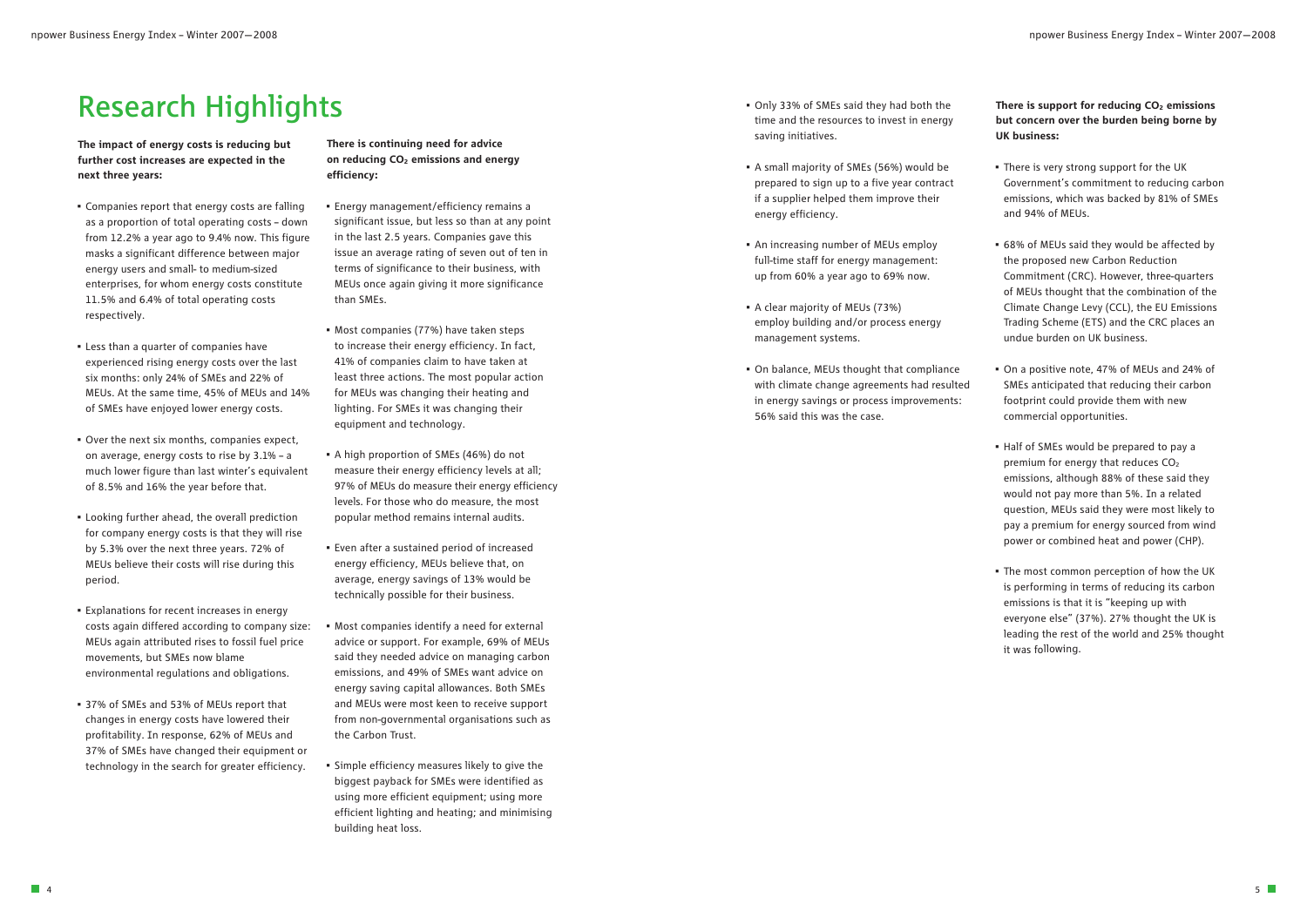- **Compared to the previous nBEI, gas has become a greater component of company energy costs, at the expense of electricity.**
- **• Despite this growth in gas usage, electricity remains the greatest component of energy costs: 72% for SMEs and 57% for MEUs.**
- **Oil, coal and LPG each continues to be of relatively low significance, being below 5% of average energy costs.**

#### **1.3 Energy costs as a proportion of total operating costs – all companies**

# **Approximately what proportion of your company's operating costs are energy costs? Selected comments**

#### **MEUs**

**'Ingredients are top of the list but energy is still £30m.'**

**'It's our big spender.'**

**'The company has had a change in direction due to energy costs. We mothballed one line and laid off 50 people to get our base costs down to a minimum.'**

**'Energy costs are £2.4m out of [a] total turnover of £130m.'**

- **• After a sharp increase in the previous survey, companies have reported a fall in energy costs as a proportion of total operating costs: down from 12.2% a year ago to 9.4% now.**
- **The figure is significantly higher for our sample of 100 MEUs (11.5%) than for SMEs (6.4%).**
- **• 5% of SMEs and 14% of MEUs say their energy costs represent more than 20% of their total operating costs. A majority of companies (both SMEs and MEUs) said that energy costs represented less than 5% of their operating costs.**

# **Section 1: Energy Costs**

**In this fifth npower Business Energy Index respondents were asked a range of questions relating to energy costs and these have been benchmarked against results from previous surveys.**

#### **1.1 Energy costs as a proportion of total operating costs (%)**

|               | SMEs(4) | <b>SMEs</b> (5) | MEUs(4) | MEUs(5) | All $(4)$ | All (5) |
|---------------|---------|-----------------|---------|---------|-----------|---------|
| Less than 5%  | 43      | 53              | 30      | 61      | 37        | 57      |
| Less than 10% | 25      | 24              | 12      | 18      | 19        | 21      |
| Less than 20% | 13      | 6               | 15      |         | 14        |         |
| Less than 50% | 10      | 5               | 19      | 11      | 15        |         |
| 50% or above  | 6       | 0               | 24      | 3       | 15        |         |
| Don't know    |         | 12              |         | 0       |           |         |

#### **1.4 Components of company energy costs (%)**

|             | SMEs(1) | SMEs(2) | SMEs(3) |      | SMEs (4) <b>SMEs (5)</b> | MEUs(1) | MEUs(2) | MEUs(3) |      | $MEUs(4)$ <b>MEUs(5)</b> |
|-------------|---------|---------|---------|------|--------------------------|---------|---------|---------|------|--------------------------|
| Gas         | 18.8    | 18.1    | 16.0    | 19.2 | 22.9                     | 38.1    | 41.0    | 41.2    | 36.4 | 40.6                     |
| Oil         | 6.4     | 6.6     | 4.9     | 4.2  | 4.8                      | 3.6     | 1.6     | 2.1     | 1.6  | 1.8                      |
| Coal        |         |         | 0       | 0.7  | $\mathbf{0}$             | 0.1     | 0.1     |         | 0.5  | 0.1                      |
| <b>LPG</b>  | 1.4     | 0.1     | 0.1     | 2.1  | 0.2                      | 2.5     | 2.3     | 1.9     | 1.2  | 0.5                      |
| Electricity | 73.4    | 75.3    | 78.7    | 73.8 | 72.2                     | 55.9    | 55      | 54.7    | 60.2 | 57.1                     |

#### **1.2 Energy costs as a proportion of total operating costs (average %)**

|                |     | 2    | د    | (4)  | (5   |
|----------------|-----|------|------|------|------|
| Average – SMEs | 6.6 | 4.2  |      | 10.7 | 6.4  |
| Average – MEUs | 8.2 | 12.1 | 10.6 |      | 11.5 |
| Average - All  | 7.6 | 9.8  | 9.6  |      | 9.4  |

# **Key**

**SMEs are small- to medium-sized enterprises MEUs are major energy users**

> **(4) = nBEI Winter 2006 (5) = nBEI Winter 2007/2008**

**(1) = nBEI Summer 2005 (2) = nBEI Winter 2005 (3) = nBEI Summer 2006**

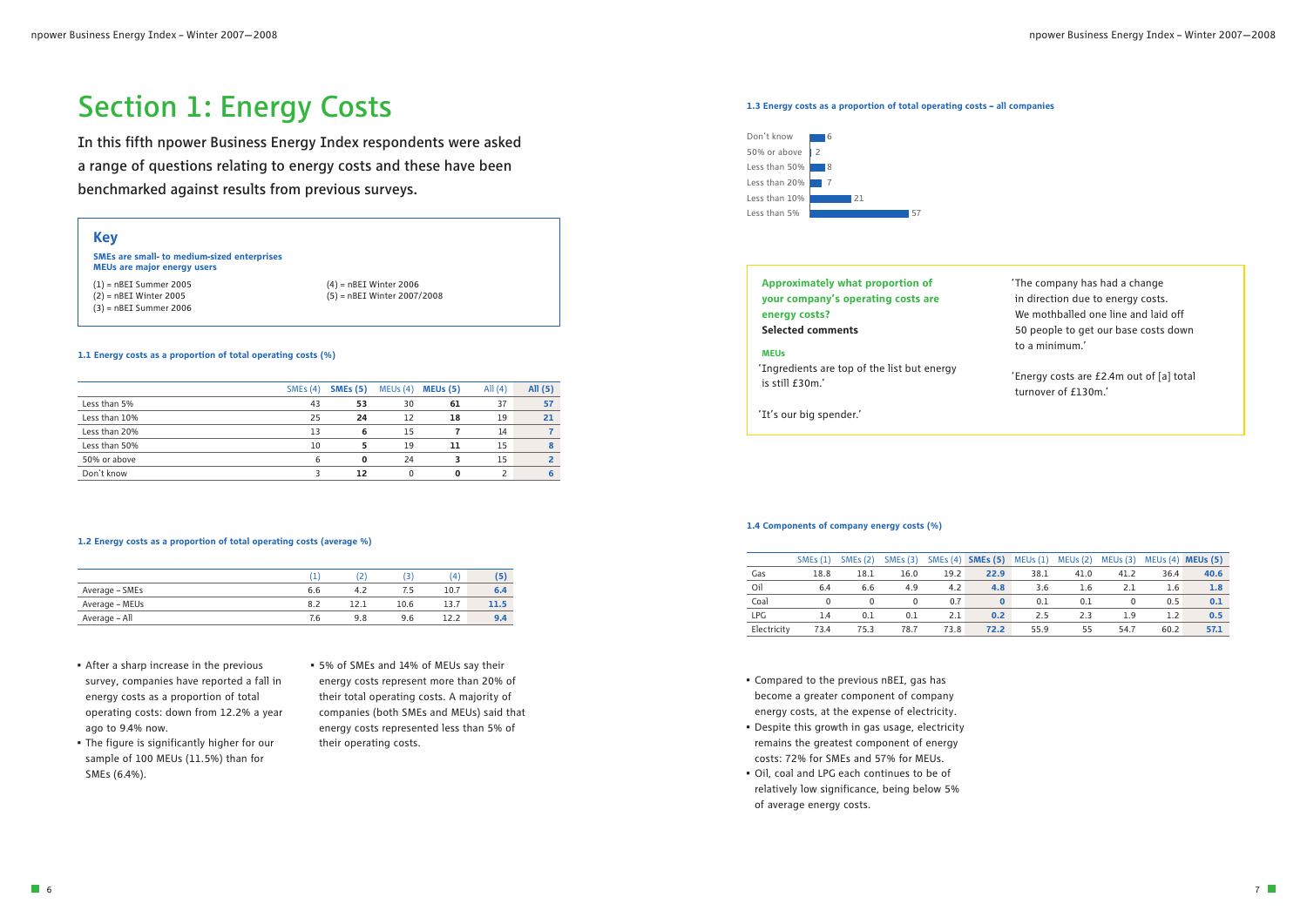## **When considering the underlying causes of recent changes in your energy costs how significant in your view are each of the following factors? Selected comments**

#### **MEUs**

**'[The] continued exploitation of price movement by banks, beyond merely providing liquidity.'**

**'Costs will increase as the UK has to import more energy due to depleting resources.'**

**'Oil and its uncertainty of supply seems to be the current driver.'**

**'Taxes on top of tariffs.'**

- **'The financial markets respond to the geopolitics, the rumour mongers and the speculators. What chance of control do you have, or even the energy companies?'**
- **'The Government dithering over long-term energy strategy is resulting in greater reliance on imports and less security of supply.'**
- **Of companies reporting an increase in energy costs, the average increase was 18% over the last six months.**
- **• This figure was considerably lower than the average reported increase a year ago, which was 35%.**

**• There is no significant difference between increases in energy costs experienced by MEUs (19%) and SMEs (18%).**

#### **1.6 Average increase in energy costs – last six months**

- **Over the last six months, more companies have reported falling energy costs (29.5% of all companies) than rising energy costs (23%).**
- **The most popular overall response was that prices were roughly the same – so said 36% of SMEs and 31% of MEUs.**

**By how much have your energy costs increased/decreased over the last six months? Selected comments**

#### **MEUs**

**'[We have a] three year gas contract ending December 2007 – moving up by 19%.'**

**'Average figure for last six months is down about 10%.'**

**'Both gas and electricity have been down but monthly gas is now rising again.'**

**'Difficult to quantify. Contract prices have come down, but flexible prices have increased.'**

**'Due to a contract there was no change.'**

**'Electricity costs have decreased by 12%, gas stayed [the] same. New contracts for both agreed in past two months.'**

**'Flexible purchasing contract. Costs are around 30% lower than this time last year.'**

**'Recently gas has gone from 27p to 40p and electricity has doubled but we are flexi so we have to follow closely what's happening.'**

**'The more recent trend is upward again after unexpected falls early in the year. Longer term rises are inevitable.'**

**'We came off a two year contract in June 2006 and costs increased by 90%, but have since reduced.'**

#### **1.5 Estimated increase or decrease in company energy costs over the last six months (%)**

**(Scale 1—10, where 10 is most significant)**

|            | SMEs(3) | SMEs(4)                  | <b>SMEs</b> (5) | MEUs(3) | MEUs(4)                  | MEUs(5) | All $(3)$ | All $(4)$ | All $(5)$ |
|------------|---------|--------------------------|-----------------|---------|--------------------------|---------|-----------|-----------|-----------|
| Increased  | 40      |                          | 24              | 68.6    | 52                       | 22      | 60        | 61.5      | 23        |
| Same       | 26.7    | $\overline{\phantom{a}}$ | 36              | 27.1    | 34                       | 31      |           |           | 33.5      |
| Decreased  |         |                          | 14              | 1.4     | 14                       | 45      |           | a         | 29.5      |
| Don't know | 33.3    | 25                       | 26              | 2.9     | $\overline{\phantom{0}}$ |         | 12        | 12.5      | 14        |

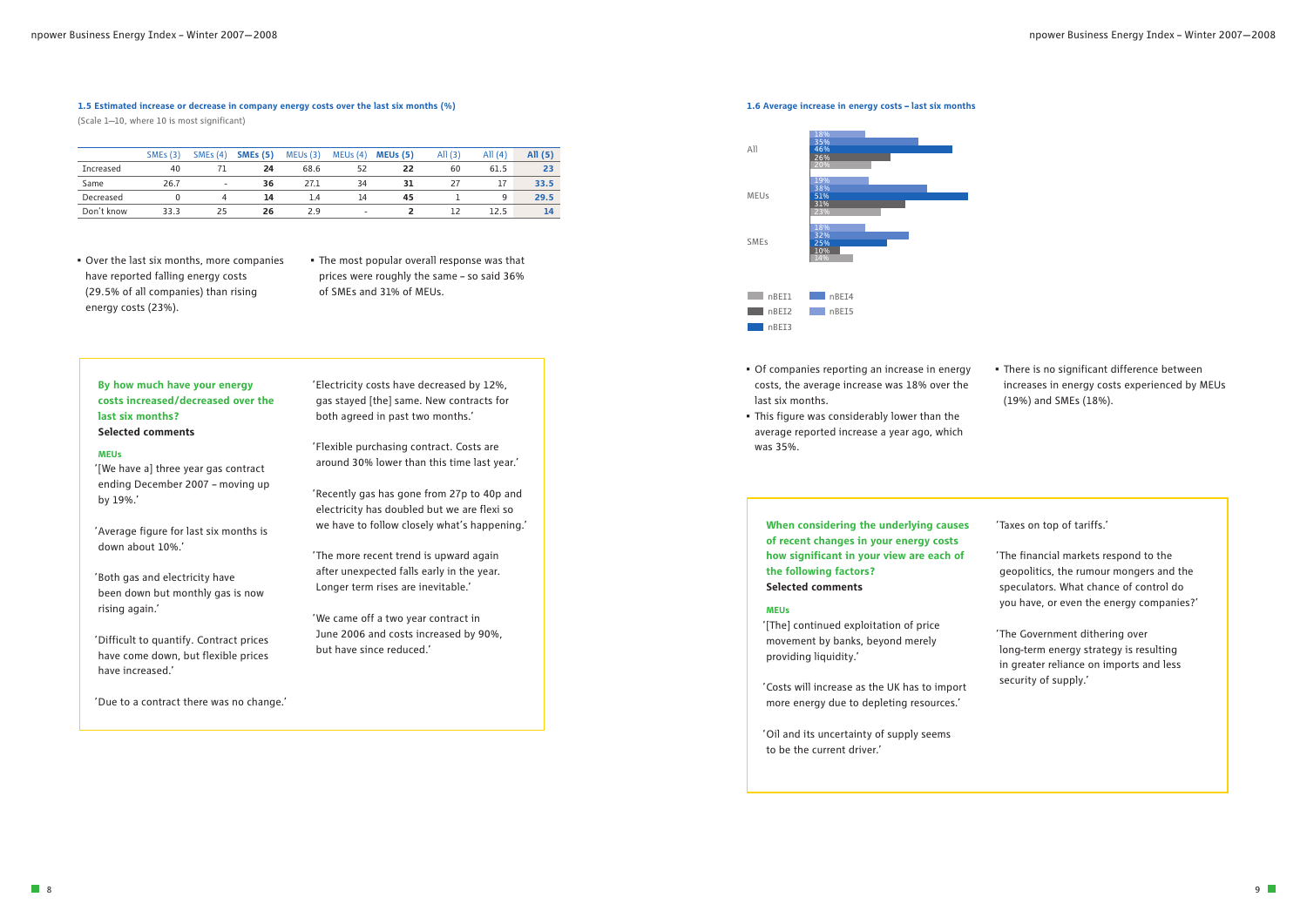# **In what ways has your business been affected by recent changes in energy costs? Selected comments**

### **MEUs**

**'[It has] changed [our] investment policy. [We] have invested in clay tiles with new more energy efficient solutions and environmental impact is being given a higher profile in decision making.'**

**'[The] hike in energy costs has had knock-on effect on other areas, reducing funding elsewhere.'**

**'It hasn't really affected the number of employees but we have changed processes to accommodate different fuels such as biomass.'**

**'It is likely that pressure from energy costs will force cuts in other areas.'**

- **'[The] most recent major impact is on customer spending. No change in operations. [We are] upgrading and making infrastructure more efficient.'**
- **'Our biggest concerns are profitability and competitiveness, although I believe that we have the best energy team in the sector.'**
- **'Our suppliers, e.g. steel makers, are major energy users and their cost/price increases have affected our business.'**
- **Regarding the "underlying causes" of the rise in energy costs, the most popular explanation is fossil fuel price movements (with an average rating of 6.6/10).**
- **However, this overall figure masks the fact that SMEs and MEUs identify a different main driver in cost: SMEs regard environmental regulations and obligations as the most important (rated 5.97), whilst MEUs identify fossil fuel price movements (7.78).**

#### **1.7 Perceived significance of selected cost drivers in the last six months**

**(Scale 1—10, where 10 is most significant)**

|                                           | <b>SMEs</b> (5) | MEUs(5) | All (5) |
|-------------------------------------------|-----------------|---------|---------|
| Fossil fuel price movements               | 5.32            | 7.78    | 6.55    |
| Power/gas supplier charges                | 5.89            | 4.67    | 5.28    |
| Environmental regulations and obligations | 5.97            | 6.25    | 6.11    |
| Other government/public policies          | 5.46            | 5.86    | 5.66    |
| Seasonal fluctuations e.g. weather        | 4.48            | 5.27    | 4.88    |
| Other                                     | 5.45            | 4.53    | 4.99    |

#### **1.8 Perceived impact of rising energy costs (%) – SMEs**

|                                          | Decrease | <b>Tncrease</b> | No<br>change | Don't<br>know |
|------------------------------------------|----------|-----------------|--------------|---------------|
| Change in profitability                  | 37       | 16              | 41           | 6             |
| Change in competitiveness                | 15       | 17              | 65           | 3             |
| Change in operations/activities          | 10       | 28              | 59           | 3             |
| Changed prices of your products/services | 11       | 42              | 47           | 0             |
|                                          |          |                 |              |               |
|                                          | Yes      | No              |              |               |
| Change in equipment/technologies used    | 37       | 63              |              |               |
| Change in production processes           | 29       | 71              |              |               |
| Change in number of employees            | 50       | 50              |              |               |

### **1.9 Perceived impact of rising energy costs (%) – MEUs**

|                                          | <b>Decrease</b> | <b>Increase</b> | <b>No</b><br>change | Don't<br>know |
|------------------------------------------|-----------------|-----------------|---------------------|---------------|
| Change in profitability                  | 53              | 14              | 31                  | 2             |
| Change in competitiveness                | 38              | 19              | 41                  | 2             |
| Change in operations/activities          | 33              | 16              | 50                  |               |
| Changed prices of your products/services | 11              | 47              | 40                  |               |
|                                          | Yes             | <b>No</b>       |                     |               |
| Change in equipment/technologies used    | 62              | 38              |                     |               |
| Change in production processes           | 52              | 48              |                     |               |
| Change in number of employees            | 44              | 56              |                     |               |
|                                          |                 |                 |                     |               |

- **On the implications of changing energy costs, both SMEs and MEUs reported a subsequent decrease in profitability: 37% and 53% said this was the case respectively.**
- **A number of companies said they had become more profitable, sometimes because they had invested in more efficient equipment in response to high energy costs.**

**• 62% of MEUs have changed their equipment in response to changes in energy costs; only 37% of SMEs have done likewise.**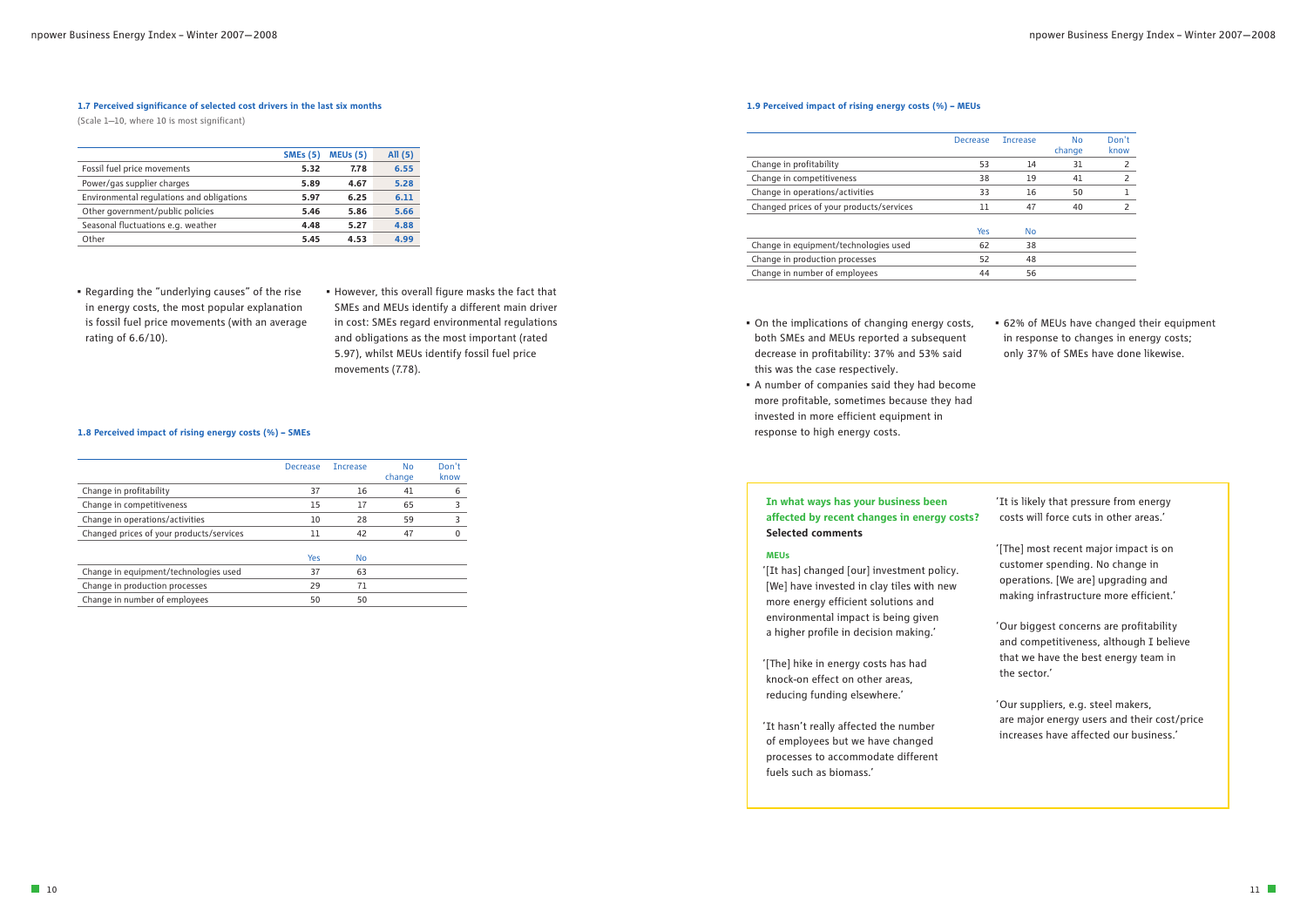#### **1.10 Expected increase or decrease in company energy costs over the next six months**

|                                            | SMEs(4)                  | <b>SMEs</b> (5) | MEUs(4)  | MEUs(5) | All $(4)$ | All $(5)$ |
|--------------------------------------------|--------------------------|-----------------|----------|---------|-----------|-----------|
| Predicting increase (number of companies)  | 52                       | 30              | 34       | 66      | 86        | 96        |
| Average of increases                       | 22.3%                    | 11.4%           | 22.4%    | 8.3%    | 20.3%     | 9.2%      |
| Predicting no change (number of companies) | $\overline{\phantom{0}}$ | 27              | 51       | 9       | 51        | 36        |
| Predicting decrease (number of companies)  | 12                       | 10              | 15       | 22      | 27        | 32        |
| Average of decreases                       | 21.3%                    | 13.0%           | 6.3%     | 11.4%   | 13.0%     | 11.9%     |
| Don't know (number of companies)           | 36                       | 33              |          |         | 36        | 36        |
| Overall change predicted                   | $+14.1%$                 | $+3.2%$         | $+6.7\%$ | $+3.0%$ | $+8.5%$   | $+3.1%$   |
|                                            |                          |                 |          |         |           |           |

#### **1.11 Expected increase or decrease in company energy costs over the next three years**

|                                            | SME <sub>s</sub> $(4)$ | <b>SMEs</b> (5) | MEUs(4) | MEUs(5) | All $(4)$ | All (5) |
|--------------------------------------------|------------------------|-----------------|---------|---------|-----------|---------|
| Predicting increase (number of companies)  | 65                     | 32              | 22      | 72      | 87        | 104     |
| Average of increases                       | 22.3%                  | 13.9%           | 22.4%   | 6.7%    | 22.3%     | 8.9%    |
| Predicting no change (number of companies) | ۰                      | 11              | 48      |         | 48        | 14      |
| Predicting decrease (number of companies)  | 10                     | 8               | 22      | 12      | 32        | 20      |
| Average of decreases                       | 18.4%                  | 12.1%           | 9.1%    | 8.1%    | 12.0%     | 9.7%    |
| Don't know (number of companies)           | 25                     | 49              | 8       | 13      | 33        | 62      |
| Overall change predicted                   | $+16.9%$               | $+6.8%$         | $+3.2%$ | $+4.4%$ | $+9.3%$   | $+5.3%$ |

**By how much do you expect your energy costs to increase or decrease over: (a) the next six months? and (b) the next three years? Selected comments**

#### **MEUs**

**'A 5% increase year on year.'**

**'Both gas and electricity are set for modest rises although it depends where your starting point [was] in the past couple of years.'**

**'Don't see any significant reductions over [the] next three years.'**

**'Expect further decrease and then flattening out.'**

**'Expect prices to increase at average 5—10% per annum.'**

**'Expect to plateau after next increase of 15%.'**

**'Gas is now relatively stable compared to two years ago. Electricity looks overpriced.'**

**'It is likely that the next rise will be significant but timing of the deal is key, and the fluctuation is such an enormous variable.'**

**'It's looking worrying not for next year but the year after.'**

- **The overall average expectation was that prices would rise by 3.1% over the next six months, a significantly lower figure than expected in nBEI4 (8.5%).**
- **For both SMEs and MEUs, those predicting increases in energy costs outnumbered those predicting decreases by a ratio of 3:1.**
- **27% of SMEs and 9% of MEUs anticipated no change in energy costs over the next six months.**

**• Looking further ahead, the overall prediction of all companies is that energy costs will increase by 5.3% over the next three years, a significant drop on the previous forecast of 9.3% twelve months ago.**

- **Those expecting energy cost rises expected they would do so by 9%, while those expecting lower energy costs said the average decrease would be 10%.**
- **A majority of companies (52%) expect an increase in energy costs, including 32% of SMEs and 72% of MEUs.**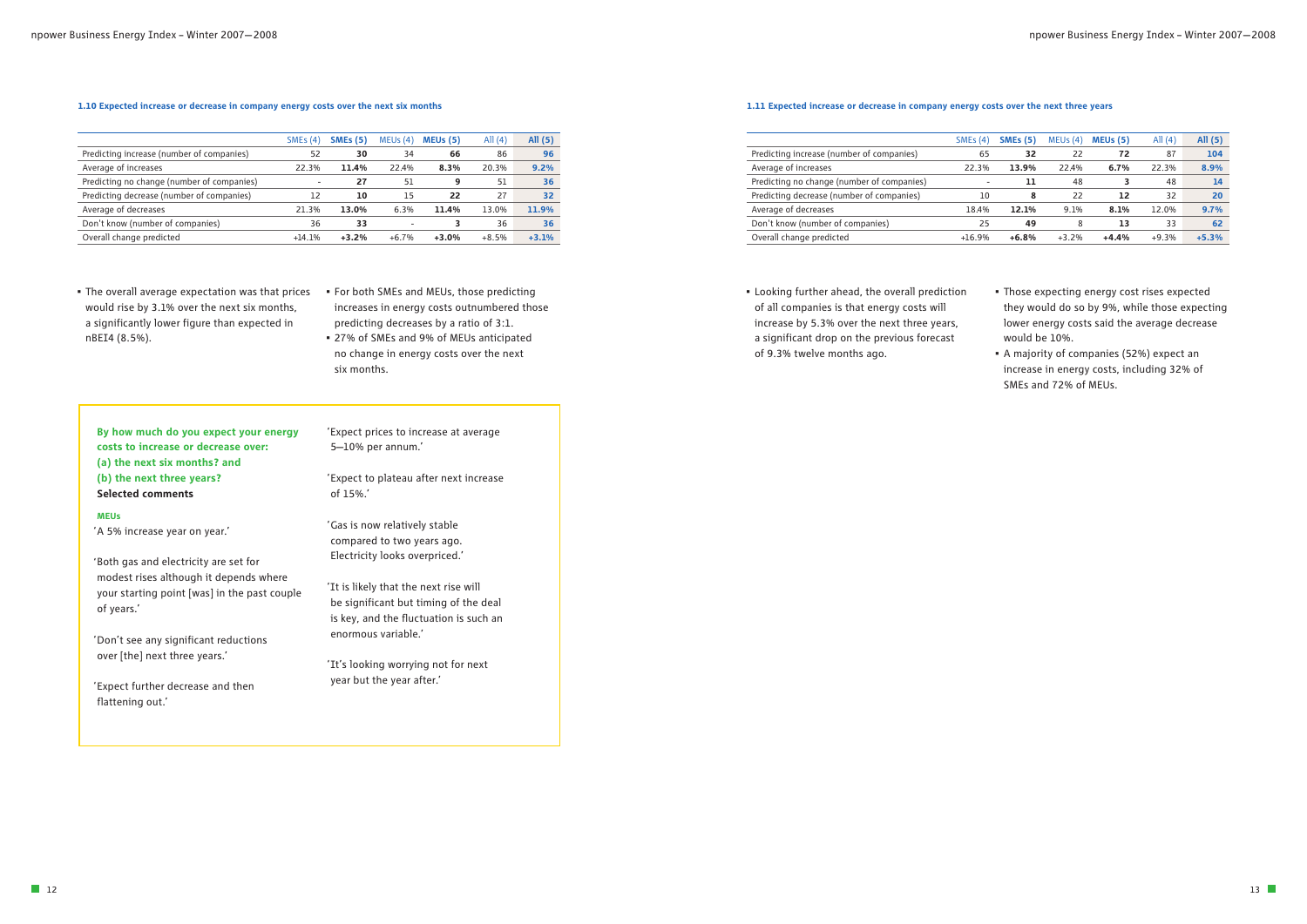# **Commentary**

**Following volatility in energy prices in the last two years, the fifth nBEI showed that, during 2007, energy costs stabilised for most energy users and represented a smaller percentage of total operating costs. Whereas, in nBEI4 (published in February 2007) energy represented an average of 12.2% of overall operating costs, this dropped to 9.4% by late 2007. This is the lowest figure reported since the first nBEI in summer 2005 when energy costs represented an average of 7.6% of operating costs.**

**More respondents say that their energy costs decreased rather than rose during 2007: 29% report a reduction; 23% report an increase. This is a marked difference to nBEI4 when only 9% of businesses reported a decrease in costs and 61.5% said they had seen energy prices rise. The most common response is that prices during 2007 remained static, reflecting greater stability in the wholesale market during 2007. Over a third (36%) of small- to medium-sized enterprises (SMEs) and 31% of major energy users (MEUs) said that prices were roughly the same during 2007 as in winter 2006.**

**Of those companies that did experience an increase in energy costs in 2007, it is a much lower rise than in any of the previous four nBEIs. The average increase this time was 18%, down from 35% in nBEI4 and 46% in nBEI3.** 

**Movement in global fossil fuel prices is cited as the most significant underlying cause influencing energy costs, with an average rating of 6.6 out of 10 in terms of significance. In this latest report we also see the re-emergence of the perceived influence of environmental regulations and obligations on energy prices. SMEs regard this as the most important cause of rising energy costs (rated 5.97 out of 10), whilst for MEUs it is** 

**the second most important at 6.25 out of 10, second only to fossil fuel price movement. Environmental obligations have not been considered one of the two main underlying causes since nBEI3 in summer 2006.**

**While some businesses report a decrease in profitability as a result of energy costs, the overall trend suggests that energy is having less of an impact on profitability than at any time in the last two years. A number of companies said they had become more profitable, sometimes because they had invested in more efficient equipment in response to high energy costs: 14% of MEUs and 16% of SMEs report an increase in profitability.**

**The differing experiences of businesses are reflected in their opinions over future energy costs. Those companies predicting increases in energy costs outnumber those predicting decreases by a ratio of 3:1, but the average anticipated increase is 3.1% over the next six months, significantly lower than the 8.5% increase expected at the time of nBEI4.**

**Looking forward to the next three years, there is an average anticipated increase of 5.3% compared to 9.3% in the last nBEI.** 

**Unlike short term price increases, this optimism is largely driven by SMEs, which predict that the average price increase will be 6.8% in the next three years compared to a prediction of 16.9% in 2006. MEUs, on the other hand, expect prices will increase by 4.4% by 2010 compared to 3.2% twelve months ago.**

**Despite the increases predicted, nBEI5 gives an overall sense that energy prices are having less of an impact on business operations than at any other time in the last two years. While both SMEs and MEUs report that energy is influencing profitability, it is at lower ratios than in the previous two reports.**

**We are also seeing a broader awareness of factors that govern rises in energy price, whereas previously this was the reserve of MEUs. This is again indicative of a move toward an improved understanding of energy in order to better manage prices and consumption.**

**Overall, while still feeling the influence of fluctuations in energy price, more and more businesses are showing a desire to take control of costs, mitigating the risks they face rather than falling victim to them.**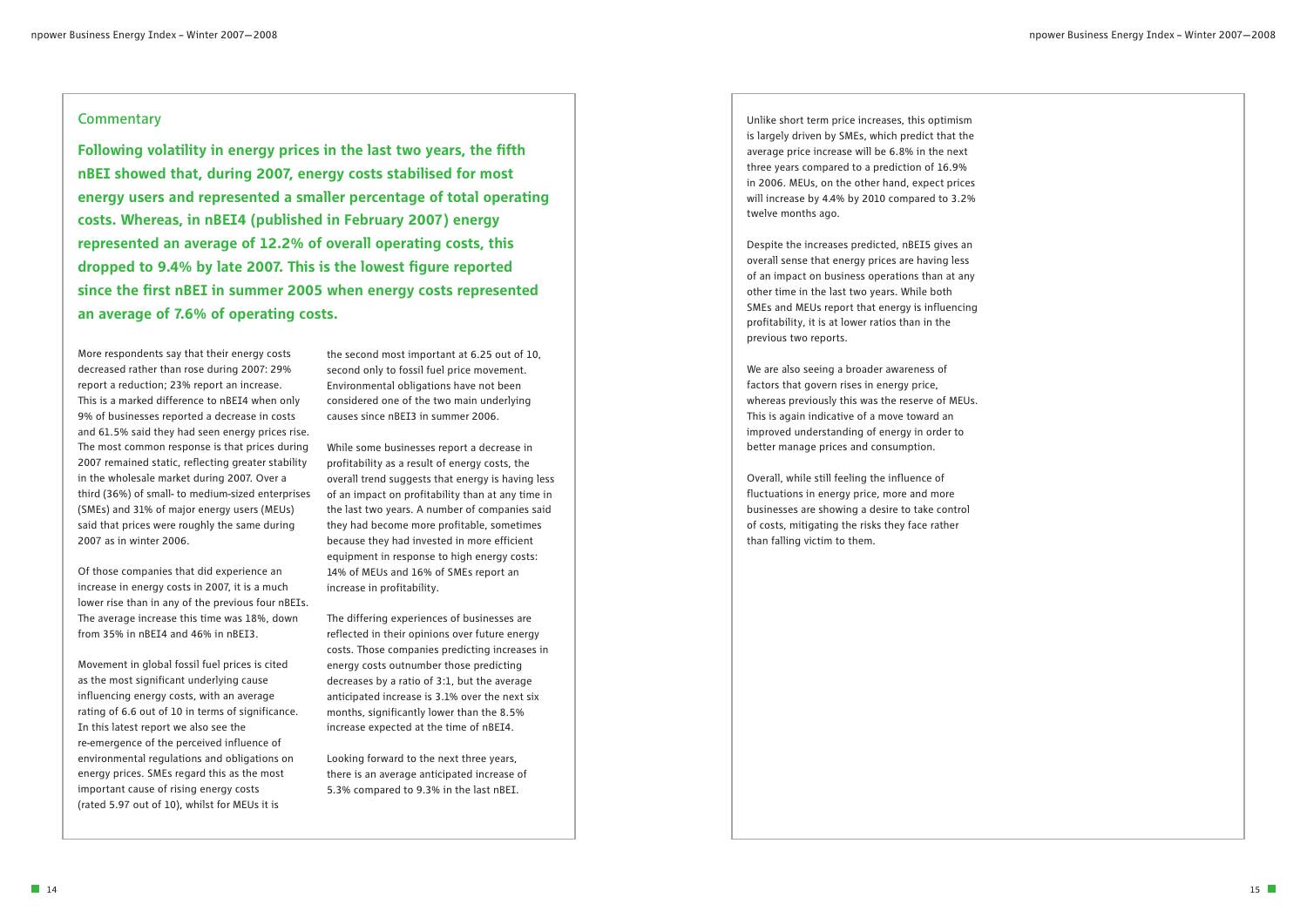

**(Winter 2007/2008; all companies)**

**• The most popular response to this question was again a rating of 8/10 (given by 20% of all companies), followed by a rating of 10/10 (by 17% of companies).**

**• A majority of all respondents (51%) rate energy management as 8, 9 or 10 out of 10 for significance.**

# **Section 2: Energy Management**

**Respondents were asked to rate energy management and reducing energy consumption in terms of its importance to their business, and their own performance in implementing energy efficiency measures. Where possible, these results were benchmarked against the results of the previous indexes.**

- **Energy management and the reduction of energy consumption continues to be a significant issue – with an overall average rating of 7/10 – but less so than in the previous four indexes.**
- **It is of greater significance to MEUs (who rate it 7.8/10 on average) than to SMEs (who rate it 6.1).**

#### **2.3 Steps taken to increase energy efficiency – last six months (%)**

|                                | <b>SMEs</b> (5) | MEUs(5) | All (5) |
|--------------------------------|-----------------|---------|---------|
| Introduced monitoring software | 27              | 39      | 33      |
| Changed heating/lighting       | 36              | 70      | 53      |
| Changed equipment              | 44              | 63      | 54      |
| Requested information          | 40              | 66      | 53      |
| Other                          | 14              | 7       | 11      |
| Taken no steps                 | 38              | 9       | 24      |
| One or more of steps above     | 62              | 91      | 77      |
| At least three steps           | 29              | 52      | 41      |

- **A significant majority of companies (77%) have taken steps to increase their energy efficiency during the last six months. This proportion is much higher for MEUs (91%) than SMEs (62%).**
- **• Indeed, a majority of MEUs (52%) have recently taken three or more actions designed to increase their energy efficiency.**
- **A surprisingly high 38% of SMEs report taking no steps to increase their energy efficiency during this period.**
- **The most popular action for MEUs was changing their heating/lighting; for SMEs it was changing their equipment/technology.**

# **2.1 Significance attached to energy management and reducing energy consumption**

**(Scale 1—10, where 10 is most significant)**

|                |     |     |            |     | e   |
|----------------|-----|-----|------------|-----|-----|
| Average – SMEs | 5.8 | 5.1 | 6.0        | 6.5 | 0.1 |
| Average – MEUs | 8.0 |     |            |     |     |
| Average - All  |     |     | $\sqrt{6}$ |     |     |

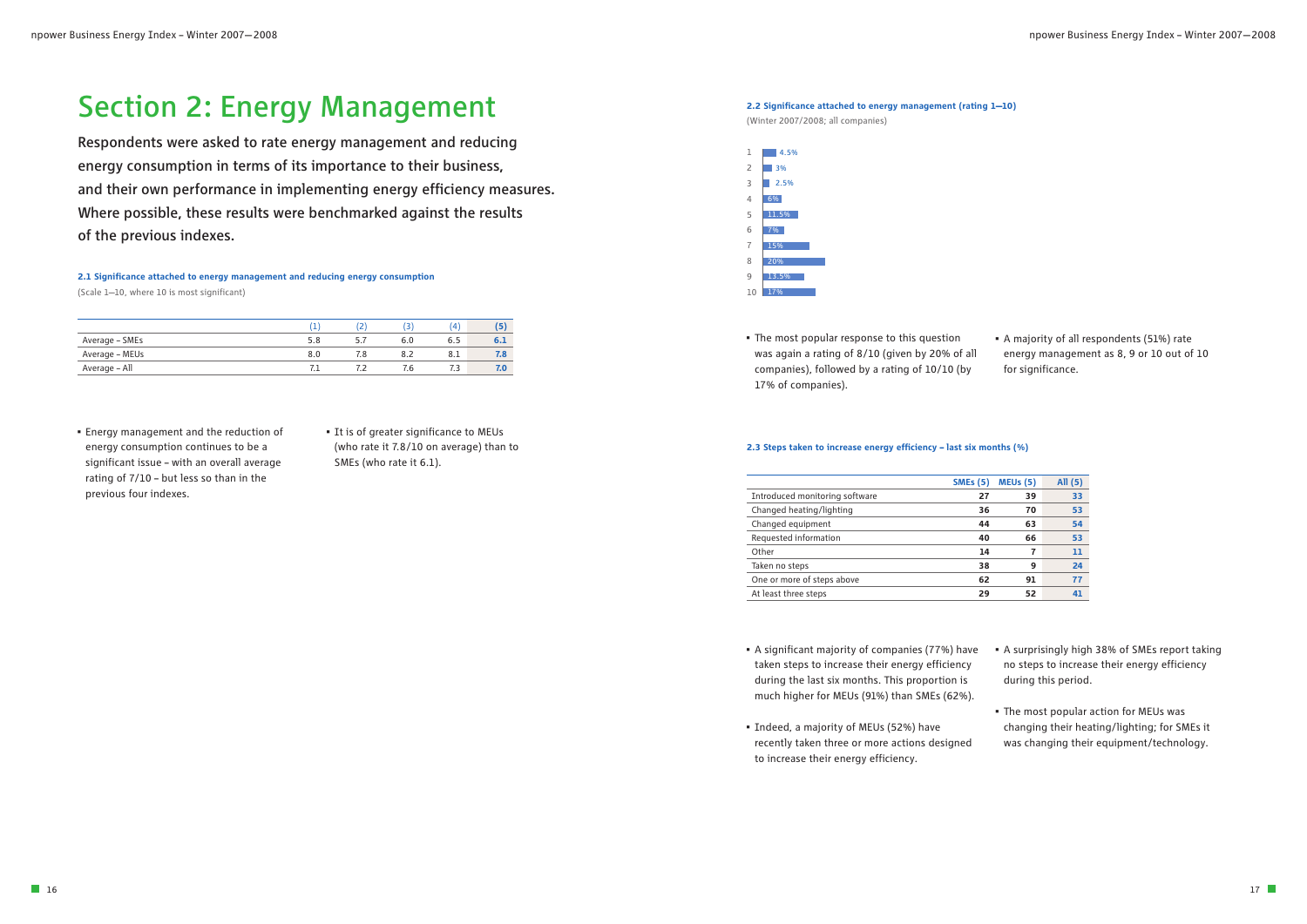**What steps has your company taken in the last six months to reduce energy consumption and increase energy efficiency? Selected comments**

#### **MEUs**

**'Across the group we have a variety of projects, with new chillers, variable drives, enhanced lighting controls and loads more for 2008.'**

**'Currently carrying out interesting trials for industrial processes – lots of future value. We receive funding from the Carbon Trust.'**

**'Investment in new technology made about 12 months ago. Monitoring over last three years.'**

**'Our boiler replacement programme has already saved us £200k.'**

**'Our new stores have solar hot water systems. Older stores are too expensive to retrofit.'**

**'Process equipment technology [is] most important as it has greatest impact on overall cost.'**

**'Review of BMS, focus to cut out more waste, higher levels of staff awareness.'**

**'The low hanging fruit has long gone. We have found instances where we have changed old motors for supposedly more efficient ones to discover that they actually consume more power and cause more issues for us in the change over, so not necessarily beneficial.'**

**'The monitoring software is installed but it is not used fully by all the people involved.'**

**'We are doing a lot more monitoring and targeting.'**

**'We're looking at software as part of a 20 point action plan from [the] Carbon Trust.'**

**• Almost all MEUs measure their energy efficiency – just 3% reported not doing so. However, a very high number of SMEs (46%) said they currently had no formal method for measuring energy efficiency.**

## **Does your company measure its energy efficiency using any of the following methods? Selected comments**

#### **MEUs**

**'[We use] energy auditing and benchmark [at] all factories. Every factory has its own energy champion.'**

**'Energy efficiency features highly in our sustainability initiative. We publish energy consumption data as part of our corporate responsibility reports.'**

**'[Our] energy supplier records data but we undertake our own audits.'**

**'It has changed significantly in the past couple of years. We have a committee chaired by a senior director which looks at our overall sustainability footprint.'**

- **As in the previous survey, internal audits are the most popular tool for measuring energy efficiency, for both SMEs (28%) and MEUs (83%). Overall, 56% of companies used this method.**
- **'We are a part of the Carbon Trust's corporate campaign so they have to know what's what.'**
- **'We are independently audited as part of three schemes – CHPQA, [EU] ETS and CCL.'**
- **'We had the Carbon Trust here in 2005 and now the senior managers are finally waking up to this. It will move up the priority scale soon.'**
- **'We have a firm of environmental consultants who undertake our CSR audit.'**
- **'We have an Energy Committee to review site performances, but do not audit as such.'**
- **'We have internal metering and monitoring and [our] own performance history.'**
- **'We have to keep annual records for auditing and reporting for EU ETS.'**
- **'We look at energy efficiency when considering new equipment.'**

#### **2.6 Measurement of energy efficiency (%)**

**(Winter 2007/2008; all companies)**

#### **2.4 Significance attached to energy management (rating 1—10)**

|                                | SMEs(5) | MEUs(5) | All (5) |
|--------------------------------|---------|---------|---------|
| Introduced monitoring software | 4.67    | 6.32    | 5.63    |
| Changed heating/lighting       | 7.06    | 5.82    | 6.25    |
| Changed equipment              | 6.59    | 6.65    | 6.63    |
| Requested information          | 5.78    | 6.27    | 6.08    |
| Other                          | 7.00    | 5.83    | 6.65    |
|                                |         |         |         |

#### **2.5 Measurement of energy efficiency (%)**

|                         | <b>SMEs</b> (5) | MEUs (5) | All (5) |
|-------------------------|-----------------|----------|---------|
| Energy supplier does it | 19              | 20       | 20      |
| External audits         | 15              | 55       | 35      |
| Internal audits         | 28              | 83       | 56      |
| Other                   | 5               | 14       | 10      |
| No measurement          | 46              | 3        | 25      |

| Energy supplier does it | 20% |
|-------------------------|-----|
| External audits         | 35% |
| Internal audits         | 56% |
| Other                   | 10% |
| No Measurement          | 25% |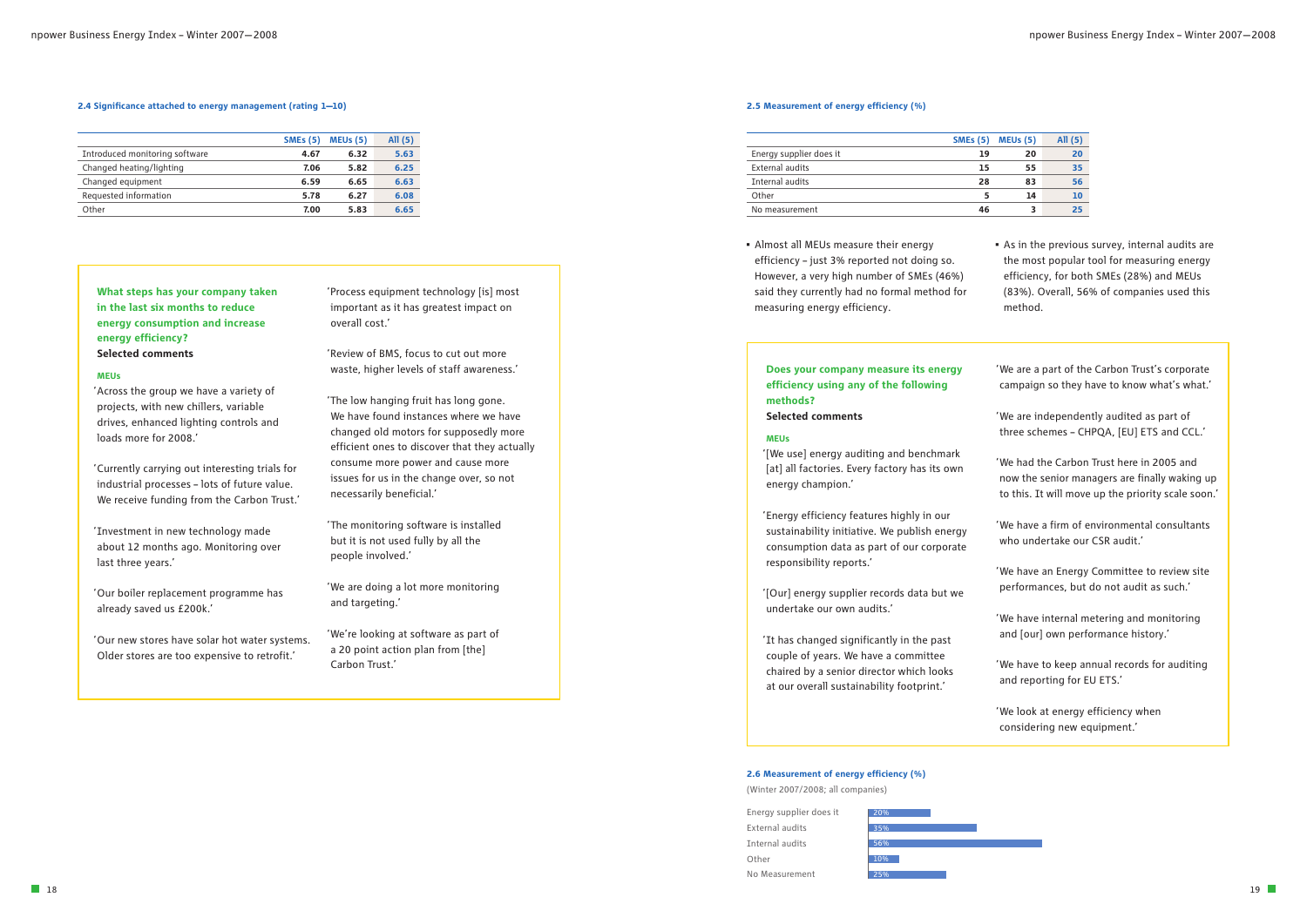**• On average, major energy users believed they could make savings of 13.3% of their energy costs.**

- **SMEs have been much less successful in reducing their energy consumption in the last 12 months: only 55% have been able to do so, compared to 85% of MEUs.**
- **Those who did manage to reduce their energy consumption did so by 8% on average: 7.1% for SMEs and 8.3% for MEUs.**

**• MEUs are most in need of external advice concerning reducing and managing carbon emissions (this was the case for 69% of MEUs). For SMEs it is advice on energy saving capital allowances (49%).**

**• SMEs rate the importance of advice as more significant than MEUs for each issue.**

**Do you need external advice and/or support and how important would this advice be? What advice is most important, and why? Selected comments**

#### **SMEs**

**'Advice on energy management systems and their implementation. We've already acknowledged that we don't have the skills or the manpower to do that and we're prepared to pay for it.'**

**'On energy efficiency… well if it's going to lower our utility bill that would be beneficial.'**

**'Energy management. It's generally the quickest way in saving energy and cost.'**

**'Energy saving. Because that has got the potential for the biggest payback.'**

**'I wouldn't think any external advice is important.'**

**'Managing carbon emissions. Because of the impact on the environment.'**

**'Managing carbons, because we don't know anything about it.'**

**'Most important advice is getting out of the Government's costs. The Government is costing us too much in what they're asking us to do.'**

**'Reducing energy consumption. I can't think where else to go, we have efficient machinery and equipment already.'**

| <b>MEUs</b><br>'Advice which is specifically tailored to<br>our business.'                                                                     |
|------------------------------------------------------------------------------------------------------------------------------------------------|
| 'Carbon emissions - we recognise that<br>we can benefit by gaining insight from<br>experiences in other industries.'                           |
| 'Carbon management is most important,<br>but largely for political purposes.'                                                                  |
| '[It's] difficult to get neutral advice.'                                                                                                      |
| 'Energy management is the key to<br>controlling costs.'                                                                                        |
| 'External advice to date has not been<br>sufficiently specific for steel sector.'                                                              |
| 'Not unless you know someone we haven't<br>met before.'                                                                                        |
| 'The energy market in Europe is so<br>skewed it is difficult to make direct<br>comparisons, anyone who can help<br>with this would be useful.' |
| '[It would be] useful to have input from<br>experts but we don't need our hands<br>holding completely.'                                        |
| 'We actually have a lot of the knowledge,<br>it's money that we need.'                                                                         |
| 'We don't need help but extra info is always<br>useful - carbon emissions data.'                                                               |
| 'We have used the same firm of consultants for<br>ten years and they do a fantastic job for us.'                                               |
| 'We need more in-depth analysis,<br>which seems difficult to find.'                                                                            |

#### **2.7 What approximate level of energy savings would be technically available for your business? (MEUs only %)**

|                                  | <b>MEUs (5)</b> |
|----------------------------------|-----------------|
| About 5%                         | 15              |
| About 10%                        | 24              |
| About 20%                        | 7               |
| About 30%                        | 6               |
| Other                            | 26              |
| Don't know                       | 22              |
| Average for those saying "Other" | 15.61           |
| Weighted overall average         | 13.34           |

#### **2.8 By how much have you managed to reduce your energy consumption in the last 12 months? (%)**

|                                            | SMEs(5) | MEUs(5) | All (5) |
|--------------------------------------------|---------|---------|---------|
| Nil                                        | 45      | 15      | 30      |
| Less than 5%                               | 18      | 27      | 23      |
| Less than 10%                              | 4       | 2       | 3       |
| Less than 20%                              | 7       | 6       |         |
| Don't know                                 | 17      | 12      | 15      |
| Exact percentage given by:                 | 9       | 38      | 24      |
| Average of exact percentages:              | 9.9     | 11.5    | 11.3    |
| Weighted average of all companies:         | 3.2     | 6.9     | 5.2     |
| Weighted average of those who have reduced |         |         |         |
| energy consumption                         | 7.1     | 8.3     | 8.0     |

#### **2.9 Do you need external advice / support on the following? (%)**

|                                      | SMEs(4) | <b>SMEs</b> (5) |    | MEUs $(4)$ MEUs $(5)$ | All $(4)$ | All (5) |
|--------------------------------------|---------|-----------------|----|-----------------------|-----------|---------|
| Energy management / efficiency       |         |                 |    | 59                    | 36        |         |
| Energy saving capital allowances     | 24      | 49              | 59 | 47                    | 42        | 48      |
| Reducing / managing carbon emissions |         | 43              | 55 | 69                    | 36        |         |
| Other                                |         |                 |    |                       |           |         |

### **2.10 …and how important would that advice be? (Rated out of 10)**

|                                      | SMEs(4) | <b>SMEs</b> (5) | MEUs(4) | MEUs(5) | All $(4)$ | All (5) |
|--------------------------------------|---------|-----------------|---------|---------|-----------|---------|
| Energy management / efficiency       | 7.06    | 6.10            | 6.04    | 5.37    | 6.19      | 5.67    |
| Energy saving capital allowances     | 7.55    | 6.24            | 5.47    | 4.72    | 5.85      | 5.50    |
| Reducing / managing carbon emissions | 6.44    | 6.16            | 5.75    | 5.46    | 5.84      | 5.73    |
| Other                                | 3.33    | 8.40            | 7.00    | 7.17    | 6.44      | 7.73    |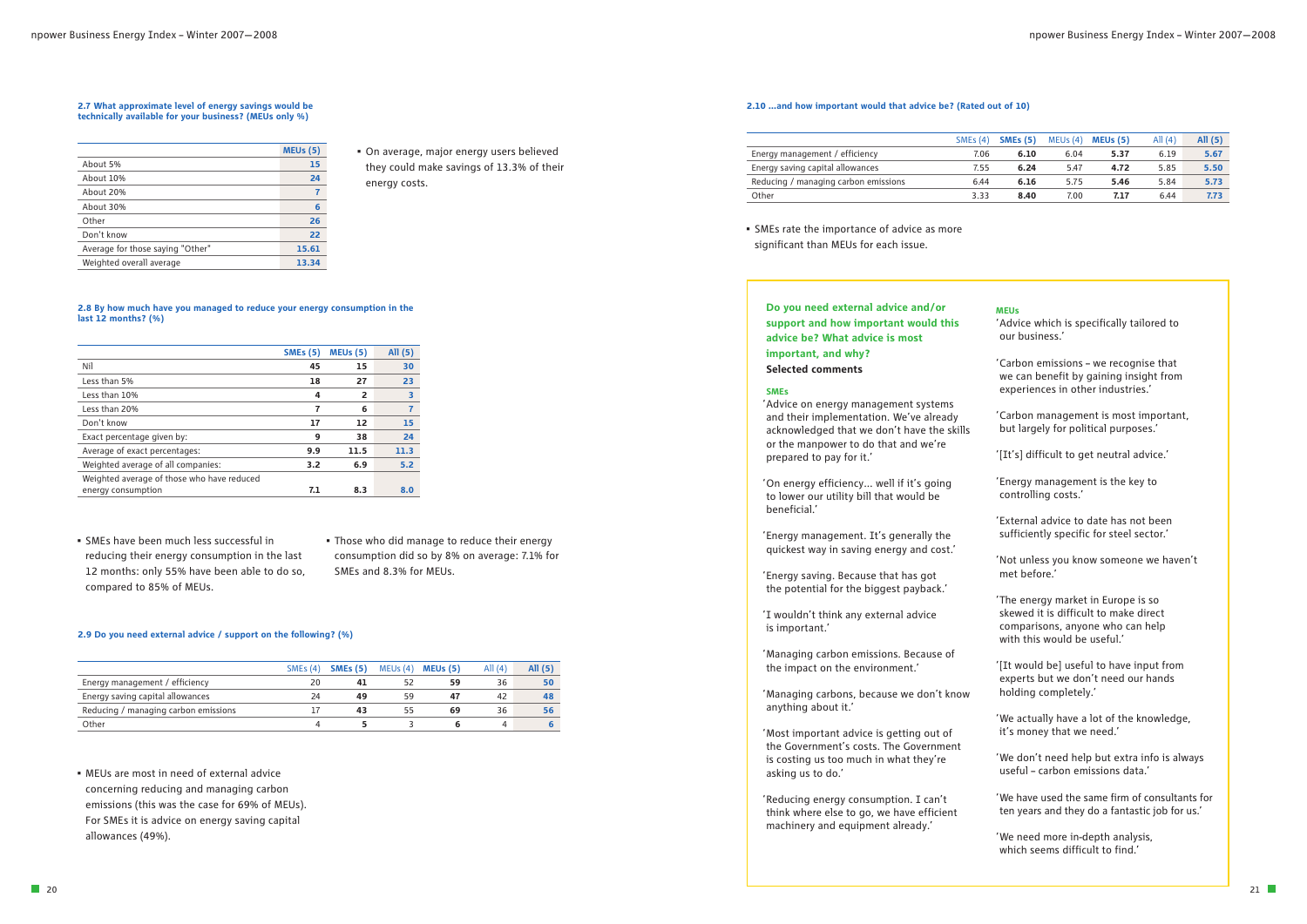**• Most SMEs owned their own premises (61%). Of those who do not, 41% said that their landlord had taken steps to improve the energy efficiency of their building.**

# **Some questions exclusively for SMEs**

**2.12 Do you rent or own your premises? If you are a tenant has your landlord taken any steps to improve the energy efficiency of your building and help you to reduce your energy costs? (%)**

**• Both SMEs and MEUs were most keen to receive advice from NGOs, such as the Carbon Trust or the Energy Saving Trust.**

**• SMEs were least keen to receive advice from energy consultants and advisors (rated 4.1/10).**

**Has your landlord taken any steps to improve the energy efficiency of your building and help you to reduce your energy costs? Selected comments**

#### **Yes**

**'Lagging of the roof, double glazing.'**

**'We've got new equipment. New boilers, new heating etc.'**

#### **No**

**'Because he doesn't want to spend the money. That's why.'**

**'He just leaves that to us. He just charges us the rent and that's it.'**

**'It will cost him money, why should he do it?'**

**'There is not much more you can do with the building to make it more energy efficient.'**

**'They probably don't know how to do it.'**

**'We are responsible for the upkeep of the building.'**

#### **2.15 Do you have the resources to invest in energy saving initiatives? (%)**

**• The "Quick-Win" efficiency measures thought to give the biggest payback were, in order: using more efficient equipment, using more efficient lighting/heating, and minimising heat loss from buildings.**

**• The measures thought least likely to provide payback included introducing equipment meters, monitoring consumption more regularly, and turning lights off when not needed.**



#### **2.14 Are you aware that the Carbon Trust has a scheme to provide interest free loans for investment in energy efficiency measures? (%)**

#### **2.11 From where would you prefer to receive advice? (Rated out of 10)**

|                                                | SMEs(4) | SMEs(5) | MEUs(4) | MEUs(5) | All $(4)$ | All (5) |
|------------------------------------------------|---------|---------|---------|---------|-----------|---------|
| Energy consultants and advisors                | 3.91    | 4.14    | 4.12    | 4.04    | 4.02      | 4.09    |
| Energy suppliers                               | 4.53    | 4.29    | 3.61    | 2.94    | 4.06      | 3.62    |
| Equipment suppliers                            | 4.31    | 4.64    | 3.98    | 3.41    | 4.14      | 4.03    |
| NGOs (e.g. Carbon Trust, Energy Savings Trust) | 4.58    | 5.10    | 5.46    | 5.52    | 5.03      | 5.31    |
| Other                                          | 6.81    | 5.00    | 2.83    | 6.31    | 3.38      | 5.71    |
|                                                |         |         |         |         |           |         |

|                                                                                        | <b>SMEs</b> (5) |
|----------------------------------------------------------------------------------------|-----------------|
| Percentage of SMEs renting premises                                                    | 39              |
| Percentage of SMEs owning premises                                                     | 61              |
| Percentage of tenants whose landlord has<br>improved energy efficiency of the building | Д.              |

|     | <b>SMEs</b> (5) |
|-----|-----------------|
| Yes |                 |
| No  |                 |

|                               | SMEs(5) |
|-------------------------------|---------|
| Management time - Yes         | 35      |
| Cash resources - Yes          | 44      |
| Both time and resources - Yes |         |

#### **2.13 Which of the following types of "Quick-Win" efficiency measures would give the biggest payback? (%)**

|                                          | High | Low | Don't<br>know |
|------------------------------------------|------|-----|---------------|
| Monitoring consumption more regularly    | 21   | 60  | 19            |
| Introducing equipment meters             | 13   | 67  | 20            |
| Lights are not on when not needed        | 38   | 59  | 3             |
| Equipment is off when not needed         | 48   | 47  | 5             |
| Use more efficient equipment             | 58   | 37  | 5             |
| Use more efficient lighting/heating      | 58   | 37  | 5             |
| Heat loss from the building is minimised | 51   | 44  | 5             |
| Educate staff in energy efficiency       | 45   | 50  | 5             |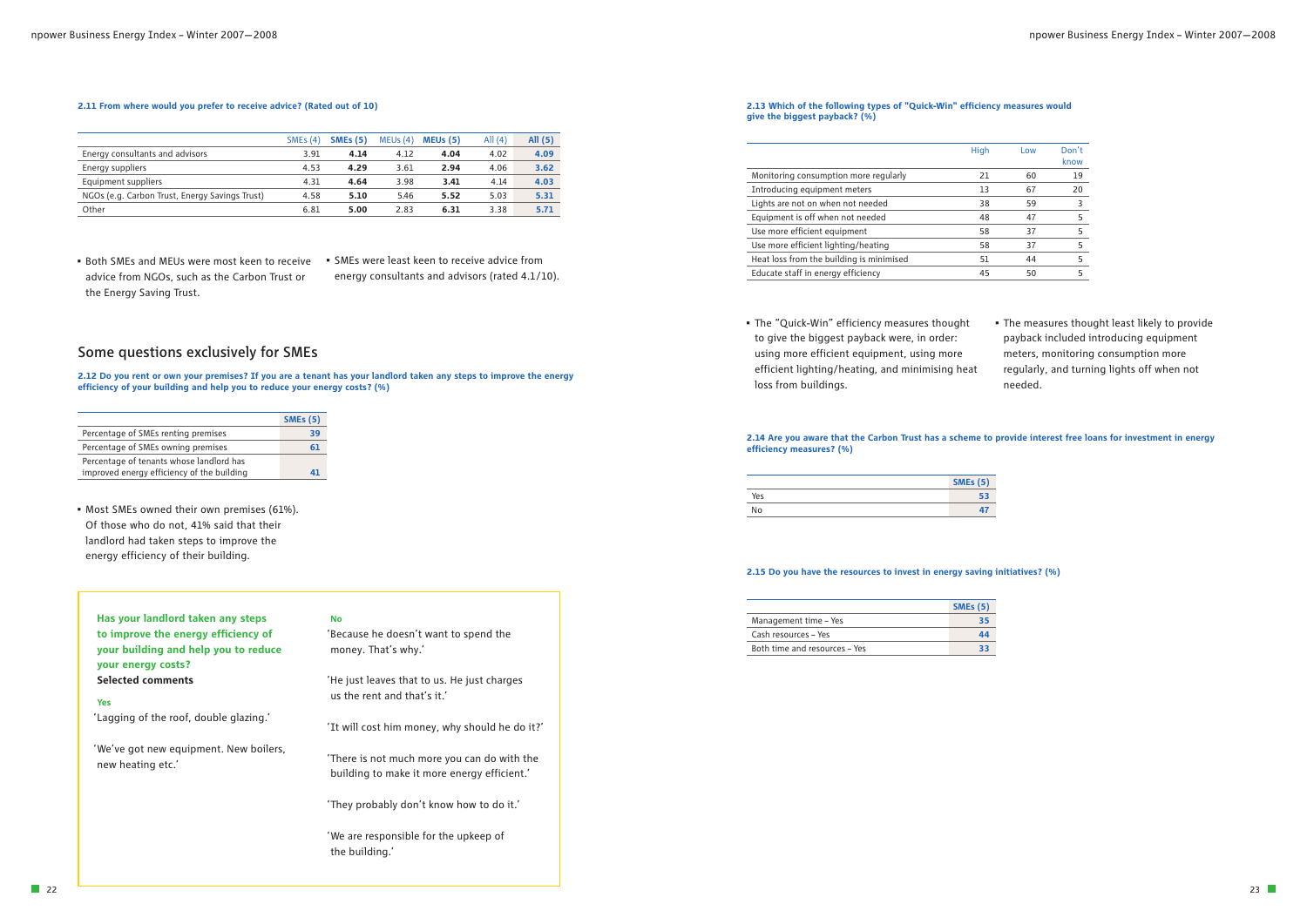**• A clear majority (76%) of major energy users said they were able to allocate their energy costs by usage, up from nBEI4 last winter.**

# **Some questions exclusively for MEUs**

**• As was the case a year ago in nBEI4, the suggested changes scored low ratings for feasibility. Of the four options, both MEUs and SMEs rated reduced lighting as the most feasible.**

**2.17 How would you rate the feasibility of introducing changes to your business to achieve a substantial reduction in energy consumption? (Rating out of 10)**

**Are you able to allocate your energy costs by usage? e.g. to space heating, hot water, air conditioning, chilling/ refrigeration, process heating, machinery, lighting? – No, why not? – MEUs Selected comments**

**'Currently have very few meters on site. We are looking at metering at present.'**

**'No measurement takes place, there is no infrastructure for it.'**

**'No sub-metering.'**

**'Only on some sites – we are looking at zoning to larger main areas where economies can be made.'**

**'This is possible only in some new buildings.'**

**'We are introducing a fleet of additional sub-meters to improve on this.'**

**'We are introducing and upgrading more monitoring, but it's a big estate.'**

**'We don't look at metered breakdowns across [the] whole portfolio but take representative samples.'**

## **Do you consider that the energy efficiency services and/or products of any of the following are helpful to your business? Selected comments**

#### **MEUs**

**'For the types of projects we are looking at there should be some expertise out there.'**

**'Generally it's other people within the group that have the best thoughts.'**

**'I think that you would need someone who would be impartial.'**

**'Ideally the energy suppliers should be most helpful source.'**

**'Energy companies aren't that good, we are wary of many consultants and suppliers are too standardised. We need the difference.'**

**'More cynical about consultants.'**

- **'My view with energy suppliers is that their role is good account management, accurate billing, good contracts and good registration for billing. Stick to the focus. Our consultants ensure compliance, accuracy and implementation of some [of] our policies.'**
- **'No real preference where help comes from as long as it is useful.'**
- **'Prefer independent advice compared to those with more vested interest.'**
- **'The Carbon Trust have been very helpful but we have specific technologies which mean limited general knowledge.'**
- **'The Energy Information Centre is quite good for us.'**
- **'We've done lots of good work with the Carbon Trust.'**
- **'We've had all the advice but have been unable to afford the recommended changes.'**

**• As in nBEI4 a year ago, NGOs were considered the most likely to promote their services in a manner helpful to businesses. This preference for NGOs has risen strongly, with 87% of MEUs considering them helpful, up from 67%.**

#### **2.18 Do you consider that the following promote their services and/or product in a manner helpful to your business? (%)**

#### **2.16 Are you able to allocate your energy costs by usage? (%)**

|     |    | MEUs (4) <b>MEUs (5)</b> |
|-----|----|--------------------------|
| Yes |    |                          |
| No  | 29 | 24                       |

|                                         | MEUs(4) | MEUs(5) |
|-----------------------------------------|---------|---------|
| Reduced lighting                        | 4.55    | 4.48    |
| More staff working from home            | 2.41    | 2.37    |
| Major change in manufacturing processes | 3.56    | 3.49    |
| Relocate activities overseas            | 3.00    | 2.05    |
| Other                                   | 2.82    | 7.40    |

|                                                | MEUs(4) | MEUs(5) |
|------------------------------------------------|---------|---------|
| Energy consultants and advisors                | 46      | 59      |
| Energy suppliers                               | 32      | 38      |
| Equipment suppliers                            | 51      | 54      |
| NGOs (e.g. Carbon Trust, Energy Savings Trust) | 67      | 87      |
| Other                                          |         |         |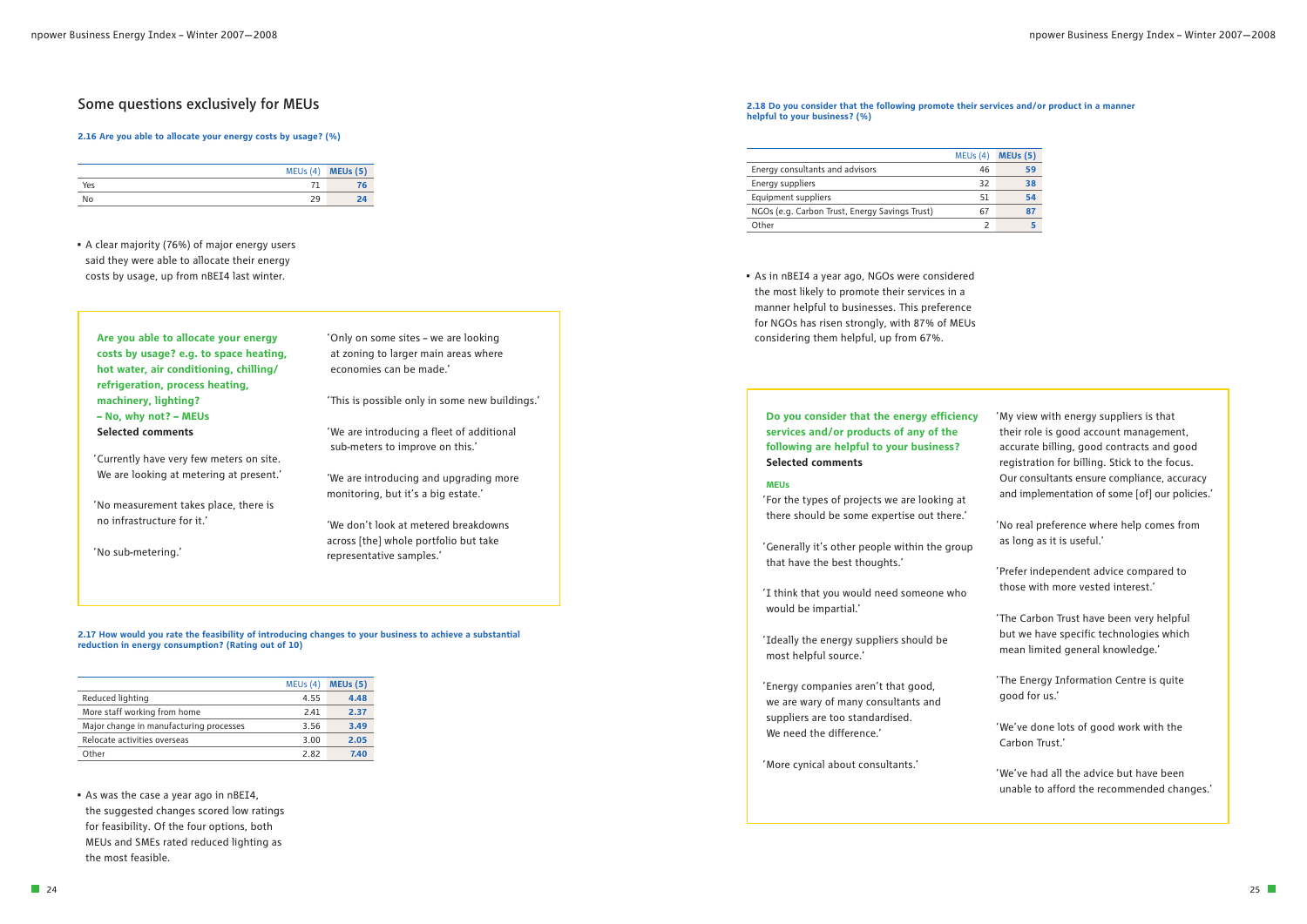**• MEUs are polarised when it comes to the proportion of their energy cost related to both building services and industrial processes: in each case the proportion tends to be either less than 10% or more than 50%, reflecting the nature of their business.**

#### **2.21 What proportion of your energy cost is related to building services or industrial processes? (%)**

**• A stable and clear majority of MEUs (73%) said that they used building and/or process energy management systems.**

#### **2.22 Do you employ building and/or process energy management systems? (%)**

# **Do you employ building and/or process energy management systems? No – Why not? Selected comments**

#### **MEUs**

**'Because of the diversity and large number of properties.'**

**'Building energy costs are an extremely small proportion of overall costs.'**

**'Cost/benefit balance – long term pay-backs are not attractive.'**

- **'It is not practical in our company.'**
- **'Process management systems are carried out by individual product management teams.'**
- **'Remote control systems are available but costly to introduce.'**
- **'We are not that sophisticated.'**
- **'We have never considered it.'**
- **'We use external people to manage this.'**

**• A small majority of MEUs (56%) believed that compliance with climate change agreements had resulted in their having significant energy savings or process improvements.**

**2.23 Has compliance with climate change agreements resulted in significant and permanent energy savings or**

# **process improvements for your company? (%)**

**• There is a roughly equal split between MEUs claiming that CHP is not applicable to their business, and those who say it is.**

**• More MEUs now employ staff full time for the purposes of energy management, up from 60% a year ago to 69% now.**

#### **2.19 Do you employ staff full time for energy management? (%)**

|     |    | MEUs (4) <b>MEUs (5)</b> |
|-----|----|--------------------------|
| Yes | 60 | 69                       |
| No  | 40 |                          |

#### **2.20 Is CHP applicable to your business? (%)**

|     | $MEUs(4)$ <b>MEUs(5)</b> |
|-----|--------------------------|
| Yes | 48                       |
| No  | 52                       |

|               | <b>Building</b> | <b>Industrial</b>  |
|---------------|-----------------|--------------------|
|               |                 | Services Processes |
| Less than 10% | 54              | 32                 |
| Less than 20% | 4               |                    |
| Less than 30% | 2               | $\mathcal{P}$      |
| Less than 40% |                 |                    |
| Less than 50% |                 |                    |
| More than 50% | 37              |                    |

|     |    | MEUs (4) <b>MEUs (5)</b> |
|-----|----|--------------------------|
| Yes |    |                          |
| Nο  | 28 |                          |

|     |    | MEUs (4) <b>MEUs (5)</b> |
|-----|----|--------------------------|
| Yes | 50 | m                        |
| No  | 50 |                          |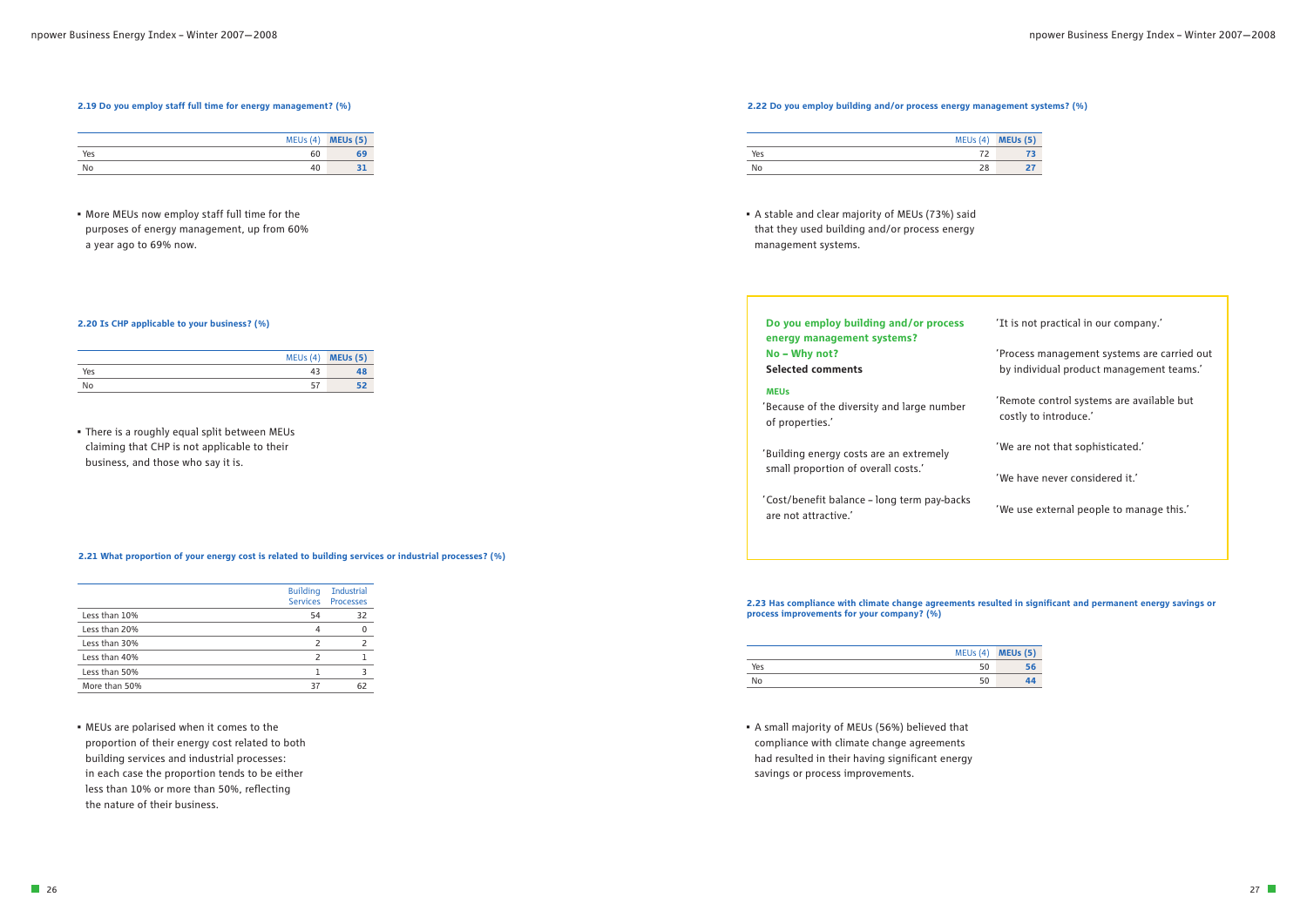# **Commentary**

**Energy management continues to be an important issue for businesses, but less so than at any other time in the last three years. This comes despite reports that many businesses are taking steps to improve energy efficiency. This nBEI reveals a difference of opinion in energy management – many businesses see energy efficiency as highly significant while others, particularly SMEs, appear to be now relegating it following a trend of improvement in the last two years.**

**The reasons for this disparity are not immediately clear from the research, but both lowering costs and work already undertaken to improve energy efficiency could be influential factors. As we have seen from the previous section, businesses reported to be feeling less cost pressure in energy use in 2007, which could be reducing the need in some businesses to instigate efficiency measures. Others may have made many improvement measures already and are waiting for the payback for these before making more.**

**What is clear is that energy efficiency is considered of greater importance to MEUs, who give it a rating of 7.8 out of 10, compared to SMEs who rate it at 6.1 in terms of its significance for their businesses. In line with a general downturn in the importance of energy efficiency, these ratings are lower than reported in the last nBEI, in which MEUs rated it at 8.1 and SMEs at 6.5.**

**While it would be easy to lament this downward trend, to do so would undermine much of the positive response to energy efficiency at this time. While the average rating given to the importance of energy management is down, this is influenced by a number of businesses that give it a rating of only five or less out of 10 in terms of its significance. A majority of respondents (51%) still rate energy management and reducing energy consumption as 8, 9 or 10 out of 10 for significance to their business.**

**The disparity in energy efficiency between MEUs and SMEs is mirrored in the steps businesses are taking to increase energy efficiency. MEUs out-perform SMEs by a considerable margin, with 91% having made energy improvement measures in the last six months, compared to only 62% of SMEs. Changing equipment or technology becomes the most popular step taken to improve energy efficiency in nBEI5, just ahead of changing heating and lighting, which is now the second most popular action taken, together with requesting information.**

**Following a significant improvement in energy monitoring reported in nBEI4, this report reveals that businesses are not monitoring consumption in the same numbers. Only 75% say they measure consumption in nBEI5, compared to 93.5% in the last index. MEUs continue to be the dominant sector in this discipline with only 2% not monitoring energy use, with a surprisingly high 46% of SMEs stating they had no formal method of energy efficiency measurement. Despite the mixed response to energy monitoring, businesses do report achieving reductions in energy consumption in the last year with nearly a quarter (23%) of respondents confirming they have made reductions of some 5%, and 7% reporting reductions of 20% in consumption.**  **A quarter of MEUs (24%) also believe that further energy savings of 10% could be technically possible, with a further 7% believing they could achieve savings of 20%, and 6% saying 30% is possible. How these will be achieved is less clear. Changing lighting was only given a rating of 4.48 out of ten in terms of feasibility in reducing energy consumption and major changes in manufacturing processes a rating of only 3.49. However, 73% of MEUs now use building management systems that can help contribute to improved energy consumption.**

**To enact further savings, it is clear from nBEI5 that businesses would benefit from guidance from outside organisations. Both SMEs and MEUs agree to needing advice on energy management with 50% giving this answer. Impartiality seems to be an important consideration in receiving this advice with NGOs considered the most popular source of information.**

**SMEs rate the importance of advice as more significant than MEUs, but also report having neither the time nor the financial resources to invest in energy saving initiatives with 67% giving this answer. By contrast, 69% of MEUs now have full time staff to manage energy, up from 60% in nBEI4.**

**For the first time we also see the reduction of emissions emerging as a business goal, with this now being the issue that most businesses (56%) feel they would benefit from having advice on. For MEUs this could be influenced by the fact that over half (56%) agree that compliance with climate change agreements has resulted in permanent and significant energy savings in their company.**

**We are seeing an increasing polarisation between MEUs and SMEs when it comes to energy management. While this can perhaps be partly explained by the fact that energy costs typically make up a larger percentage of MEUs' operating costs, the MEU sector appears to be more willing and have better resources to continue improving energy efficiency. SMEs, by contrast, are taking less of an interest in energy efficiency than in previous reports with their calls for external advice indicating that they lack the knowledge or resources to make on-going improvements.**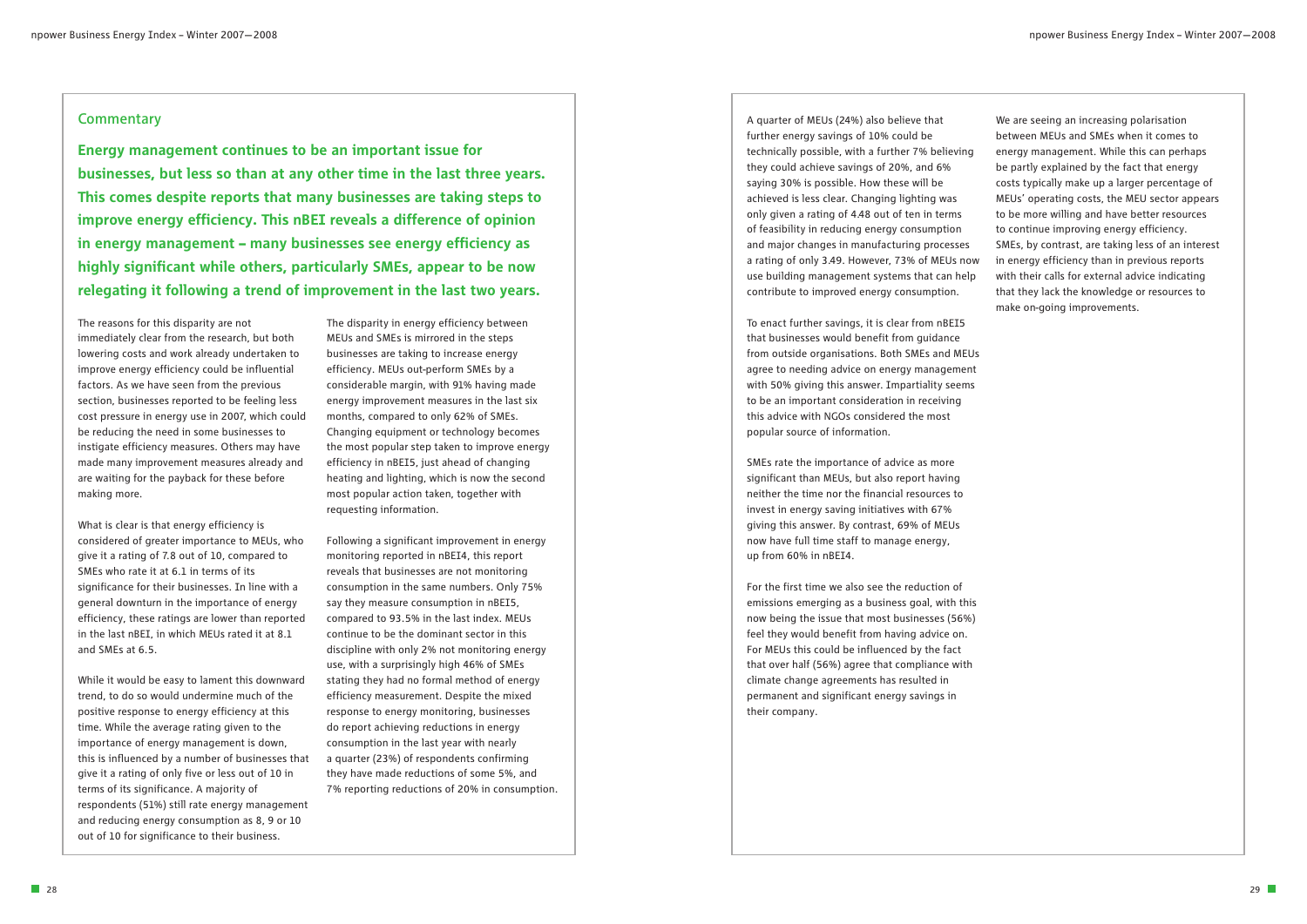**Do you believe that the combination of a) Climate Change Levy, b) Emissions Trading Scheme, and c) the proposed new Carbon Reduction Commitment places an undue burden on UK business? – If YES, why?**

#### **Selected comments**

#### **MEUs**

**'A lot of countries with which we compete are not taking the same action.'**

**'Although I agree with the overall aim the system is unwieldy.'**

**'Because I don't believe a similar burden is placed on our competitors.'**

**'Because there is no level playing field between the UK, Continental Europe and the rest of the world, which means we may be disadvantaged.'**

**'Companies don't do things on a moral basis. I don't for one minute think that customers will buy from us just because we could say we're green.'**

**'[The] costs of enforcing this regulation are high but this can't be passed on to consumers, and it makes us uncompetitive compared to other countries.'**

**'CRC has been both rushed and pushed through, consequently it has a huge number of flaws in it.'**

**'For us – a high energy user – it will just mean additional cost.'**

- **'I don't see that green taxation is on a similar level in other countries. We pay £800,000 a year because of it.'**
- **'It is being thrust down our throat. We are very concerned about CRC. It's more red tape, more hassle and generally bad news. It isn't good for manufacturing.'**
- **'It is pure taxation with no payback. We are actually prevented from trying to pass it on.'**
- **'It's a bit messy with three different schemes. If you were a consultant and up to speed you could make a fortune.'**
- **'It's ridiculous that companies who follow good practice get nothing back from CCL.'**
- **'Taxation is not the best means of reducing carbon emissions.'**
- **'The amount of time it takes is expensive. It is expensive to train up people to do it.'**
- **'The rest of the world isn't undertaking these initiatives.'**
- **'This is an ill-conceived and very poorly thought out tax.'**
- **'This will kill businesses. The prospect of payments being over three financial years before any sort of balancing return will cripple many businesses.'**

# **3.2 Do you believe that the combination of a) Climate Change Levy, b) Emissions Trading Scheme,**

**and c) the proposed new Carbon Reduction Commitment places an undue burden on UK business? (MEUs only %)**



**• Three-quarters of MEUs thought that the combination of these three schemes places an undue burden on UK business.**

|     | MEUs(5) |
|-----|---------|
| Yes |         |
| No  | 25      |

# **Section 3: Carbon Emissions**

**The final topical section of this npower Business Energy Index, open to both SMEs and MEUs, focuses on ascertaining industry perceptions and opinions relating to carbon emissions.**

# **Do you support the UK Government's commitment to reducing carbon emissions? If no, why not?**

**Selected comments**

#### **SMEs**

**'No, because I think a lot of it's a con. I think what we do in the UK in a year, China does in a day. I think it's just an excuse to raise taxes on us. Unless the whole world works together we won't make a lot of difference.'**

**'No, because I think we're such a small country. I don't think we make a big difference, compared to what China and the US are putting out.'**

**'I don't think they do any good. I don't think effectively the UK can make any difference.'**

**'It's a total hollow lie. It's about taxation, increased state control, and intervention. You've got a government that's obsessed [with] controlling people's lives.'**

**'Personally no. I think the damage was done a long time ago. We've already done our best to eliminate it and I think it won't repair itself.'**

**'The company doesn't back anything like that.'**

#### **MEUs**

**'I support it in principle but not in terms of the actual details.'**

**'I think it is a lot of waffle – a diversion from main issues. It's just the flavour of the month.'**

**'It penalises companies that are already reducing carbon emissions, and it gives no credits to those large companies that use off-site energy already.'**

**'Only if this is in line with the rest of the world and if others do the same.'**

**'We are doing our bit. The project this year has saved us £200k but also 1200 tonnes of carbon per year.'**

**'Would be more supportive if the rest of the world joined in.'**

**• A strong majority of respondents support the Government's commitment to reducing carbon emissions, with MEUs (94%) being more supportive than SMEs (81%).**

#### **3.1 Do you support the UK Government's commitment to reducing carbon emissions? (%)**

|     |    | <b>SMEs (5) MEUs (5)</b> | All $(5)$ |
|-----|----|--------------------------|-----------|
| Yes | 81 | 94                       | 88        |
| No  | 19 |                          |           |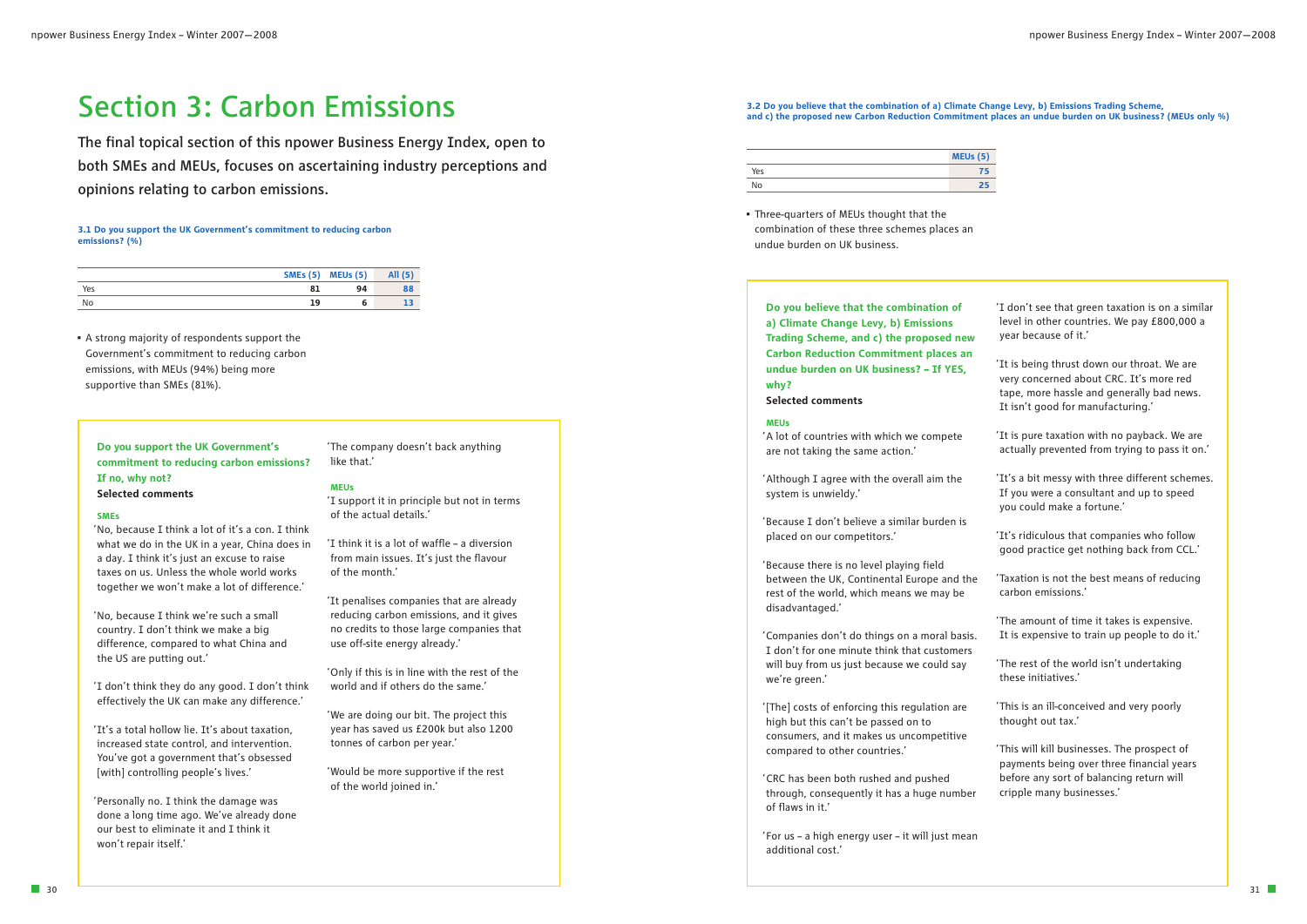

**• On the whole, just over a third of businesses anticipate new commercial opportunities as a result of reducing their carbon footprint – an expectation held by more MEUs (47%) than SMEs (24%).**

**• 68% of MEUs believe their company will be affected by the new Carbon Reduction Commitment.**

#### **3.5** Are you as a business willing to pay a premium for energy which reduces CO<sub>2</sub> emissions? **(SMEs only %)**

**• Of these, nearly two-thirds thought the CRC's costs would outweigh its benefits, and 71% said it would make UK business uncompetitive.**

#### **3.4 Would your business/operation be affected by the proposed new Carbon Reduction Commitment? (MEUs only %)**

**• SMEs are more willing than before to pay**  a premium for energy that reduces CO<sub>2</sub> **emissions (up from 38% in 2006 to 51% in 2007).**

#### **3.3 Do you expect that reducing your carbon footprint would provide your business with new commercial opportunities? (%)**

|     |    | SMEs (5) MEUs (5) | All (5) |
|-----|----|-------------------|---------|
| Yes | 24 | 47                | 35.5    |
| No  | 76 | 53                | 64.5    |

| - If YES, do you agree or disagree that:                     | Aaree | <b>Disagree</b> | Don't<br>know |
|--------------------------------------------------------------|-------|-----------------|---------------|
| CRC would deliver emissions reductions of 1.2<br>mtc by 2020 | 48    | 17              | 35            |
| The costs of CRC will outweigh the benefits                  | 63    | 15              | 22            |
| The public sector will fare badly compared<br>to businesses  | 62    | 19              | 19            |
| CRC will make UK business uncompetitive                      |       | 16              |               |

|     | MEUs (5) |
|-----|----------|
| Yes | 68       |
| No  | 32       |

|            |    | SME <sub>s</sub> (4) <b>SME<sub>s</sub> (5)</b> |
|------------|----|-------------------------------------------------|
| Yes        | 38 | 51                                              |
| No         | 57 | 49                                              |
| Don't know |    | o                                               |

**Do you believe that the combination of a) Climate Change Levy, b) Emissions Trading Scheme, and c) the proposed new Carbon Reduction Commitment places an undue burden on UK business? – If NO, why not?** 

#### **Selected comments**

#### **MEUs**

**'Although there is a cost outlay, some savings will be seen both for the company and in environmental terms.'**

**'Because the corporate aim to reduce carbon emissions should be important for all businesses.'**

**'[The] burden is mainly administrative at [the] moment, rather than financial.'**

**'Efficiency in these areas can be built into the whole organisational system and will offset costs and then lead to savings.'**

**'For us it has been more procedural. If we hadn't done it we would have been spending £2.5m p.a. and the business would have collapsed. It was a wake-up call.'**

**'I'm completely for all these schemes as they help us reduce our own consumption.'**

**'It is only a burden at the beginning, once it is running it is no burden.'**

**Do you expect that reducing your carbon footprint would provide your business with new commercial opportunities? YES – What? Selected comments**

#### **SMEs**

**'Environmentally friendly products.'**

**'I think it would show to prospective customers a greener and more environmentally friendly company.'**

**'I think you would attract different customers.'**

**'I would think it would maybe improve sales.'**

**'Our customers are large aircraft organisations and they will, in the future, only be doing business with companies who take this action.'**

**'To the marketplace in general because it's now become a point of sale to potential customers.'**

**'Well, [it] would reduce our cost on the end user, hopefully.'**

#### **MEUs**

**'A lot of our customers are getting more environmentally conscious and want to do business with environmentally aware businesses.'**

**'As part of the sustainability plan, which portrays the company as a responsible supplier.'**

**'Because there will be requests for environmental goods.'**

**'Energy reduction can be used as a benefit against competitors.'**

**'If we generate a carbon footprint image that shows us as a green company.'**

**'[It will] impact on research and teaching; good PR, and [it] will help attract research funding.'**

**'It helps us to win more contracts as a carbon friendly company.'**

**'It may generate more revenues through investing our savings in energy projects.'**

**'Many of our customers are in the same arena with [the] same focus and they ask us about our energy commitments. It is now part of the sales process!'**

**'Not necessarily commercial but will enable us to demonstrate we are acting responsibly for the community.'**

**'Politically – we can play on [the] social responsibility angle. Lead by example.'**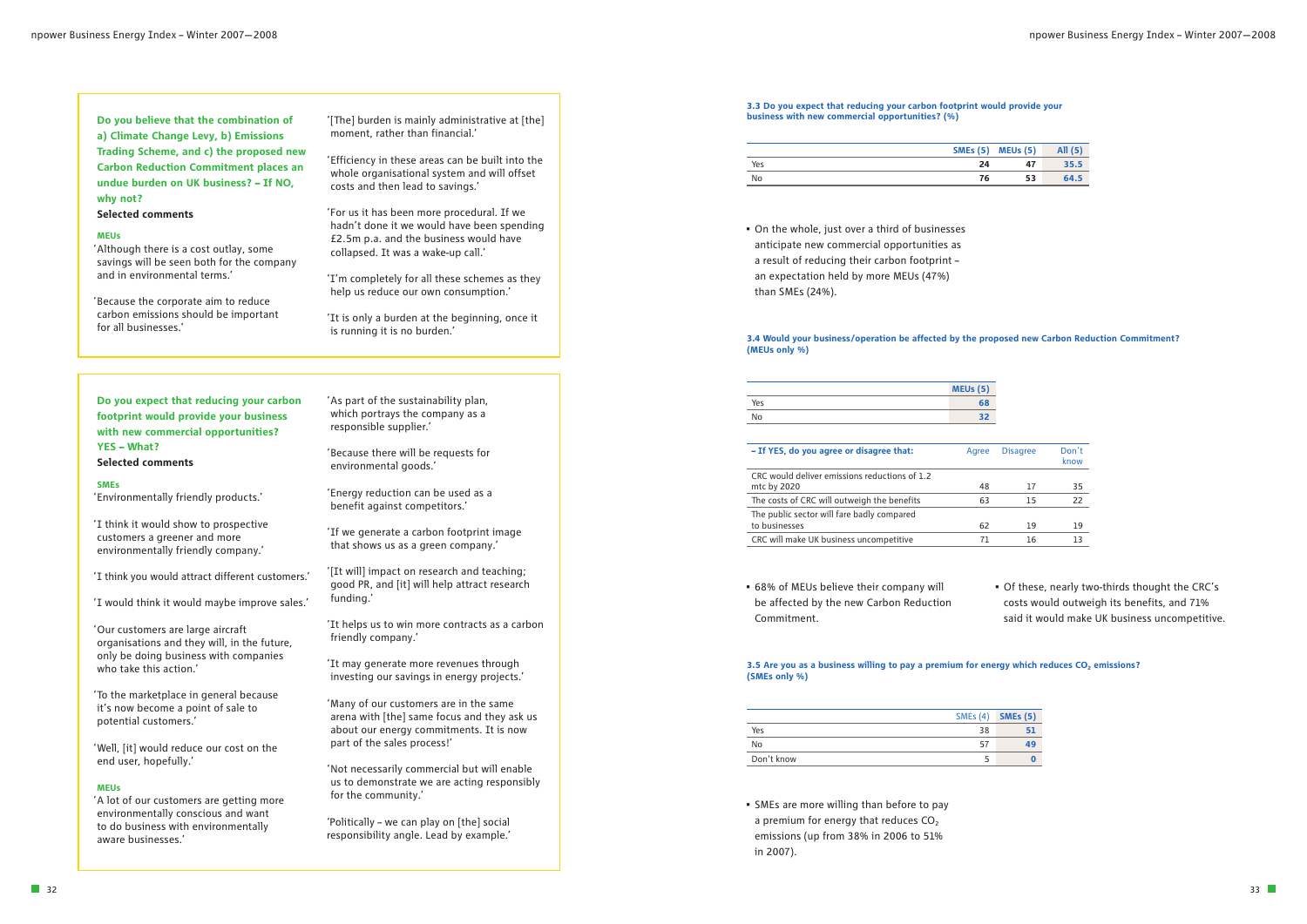**Are you as a business willing/prepared to pay a premium for energy (e.g. wind, nuclear, gas powered generation, clean coal) which reduces CO2 emissions?**

### **Selected comments**

#### **MEUs**

**'At present we're trying to buy energy at [the] cheapest possible rate. In [the] future we may pay up to 5% more from 'greener' sources.'**

**'[An] awkward question… we concentrate our spend on energy reduction rather than supporting premiums for green energy.'**

**'In contract negotiations we look for the best deal, rather than renewable sources.'**

**'Should be able to source green energy at prevailing market prices.'**

**• MEUs would be most likely to pay a premium for energy from wind power: 30% said this was the case. Only 15% would pay a premium for** gas power that reduced CO<sub>2</sub> emissions.

- **'We are investing in our own wind power but not prepared to pay extra.'**
- **'We are more interested in controlling costs than appearing to be green.'**
- **'We may invest in cleaner sources but expect to generate savings. We may invest in wind power but will generate our own.'**
- **'We'll perhaps pay a small 1—2% premium for green energy but we are concerned that this does not really address the issue and we prefer to invest in other means of improving overall environmental performance. Buying green energy has only limited impact, but enables some companies to hide behind an image of social responsibility.'**



#### **3.8 Are you aware that suppliers are obliged to help residential customers reduce their energy consumption under the Energy Efficiency Commitment? (SMEs only %)**

|     | <b>SMEs</b> (5) |
|-----|-----------------|
| Yes | 39              |
| No  | 61              |

**• A clear majority of those willing to pay a premium would pay no more than 5%.**

#### **3.7 What premium are you willing to pay for energy sources that reduce CO2 emissions? (MEUs only %)**

|                               | No Premium | $<5\%$ | $5\% - 10\%$ | $>10\%$ |
|-------------------------------|------------|--------|--------------|---------|
| Wind Power                    | 70         | 23     | h            |         |
| Nuclear Power                 | 83         | 16     |              |         |
| Gas Power                     | 85         | 14     |              |         |
| Clean Coal                    | 82         | 16     |              |         |
| Combined Heat and Power (CHP) | 70         | 18     |              |         |

- **Of those SMEs prepared to pay such a premium, 88% said they would be willing to pay no more than 5%.**
- **Far fewer SMEs are willing to pay a premium of between 5%—10% than this time last year: down from 32% to 10%.**

**Are you as a business willing/prepared to pay a premium for energy (e.g. wind, nuclear, gas powered generation, clean coal)** which **reduces** CO<sub>2</sub> **emissions? Selected comments**

#### **SMEs – Yes**

**'As long as it's not too expensive.'**

**'[It] depends on the level of the premium.'**

**'I think we'd have to see some specific proposals. But yes, we would be willing to pay a small premium.'**

**'If it's not too expensive, because it's helping to save the environment.'**

**'In the future it's going to be [a] significant cost if we don't take the action now.'**

**'Yes, less than 5% probably.'**

## **SMEs – No**

**'I don't agree with it. Why try to reduce CO2 emissions? Try planting trees instead of chopping them down.'**

**'I don't trust the figures. They can't prove that we make any kind of difference.'**

**'Because I think we pay quite enough.'**

**'Because I've got a duty to keep my company running.'**

**'The company doesn't believe in paying for that sort of thing.'**

**'The premium that we pay does not reduce carbon emissions.'**

**'Because I want to go for the cheapest energy possible from anywhere.'**

**'Because I'm competing with other European countries that don't.'**

**'The industry which we're in is extremely competitive so we don't have the luxury of reducing our margin by paying for greener energy.'**

#### **3.6 …If Yes, then what level of premium would be acceptable? (%)**

|               | SMEs(4) | <b>SMEs</b> (5) |
|---------------|---------|-----------------|
| Less than 5%  | 50.0    | 88.2            |
| Less than 10% | 31.6    | 9.8             |
| Less than 20% | 5.3     | 2.0             |
| Less than 30% | 5.3     | 0.0             |
| Don't know    | 7.9     | 0.0             |
|               |         |                 |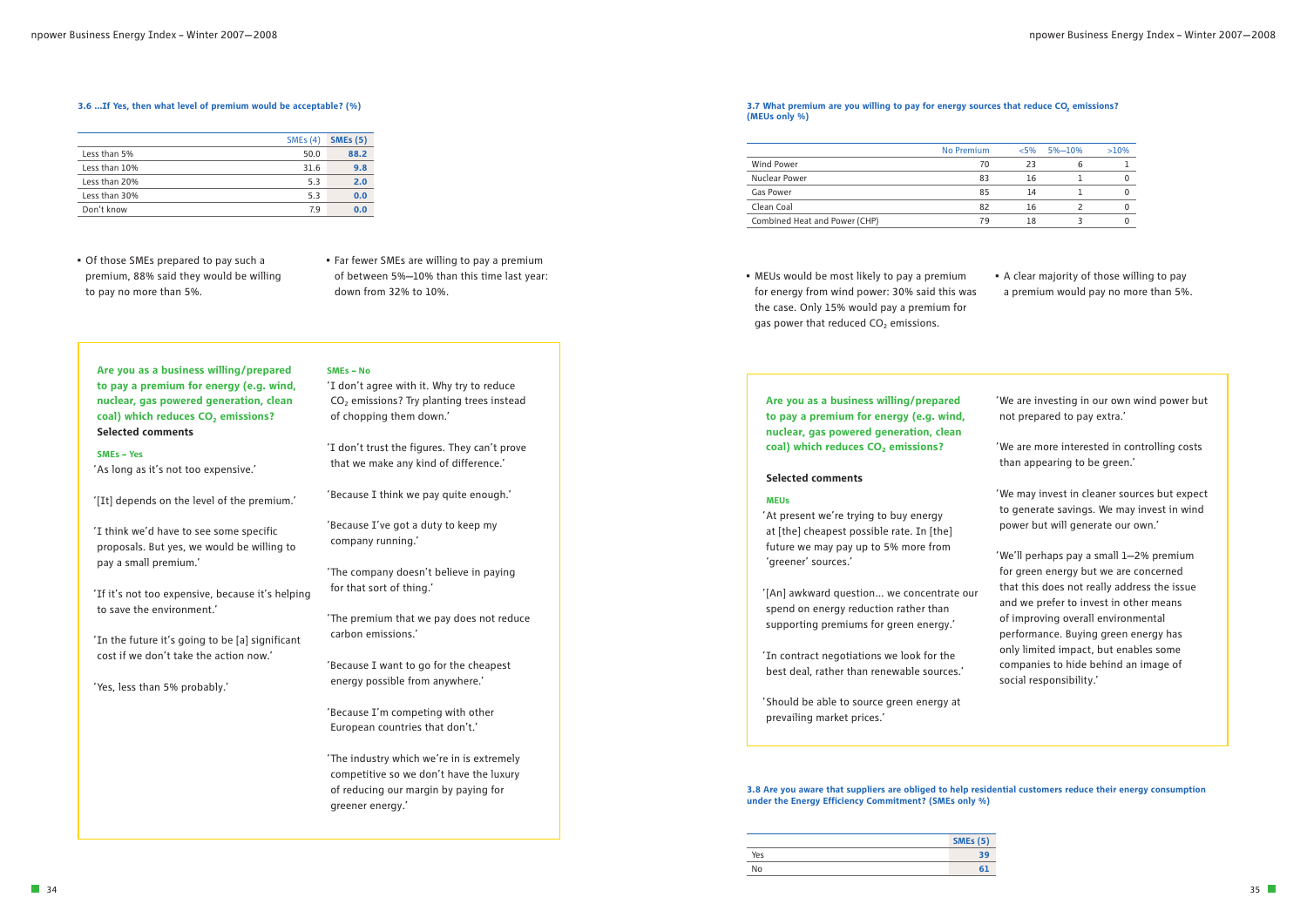|  | gy suppliers of the following? (SMEs only %) |  |
|--|----------------------------------------------|--|

**What for your company is the biggest and most important barrier to improving your energy efficiency and reducing energy consumption? Selected comments**

#### **SMEs**

**'Bad government advice.'**

**'Cost. Finding the cashflow to do that.'**

**'Fuel costs on transport.'**

**'Government legislation and councils.'**

**'I suppose management time, because we're fairly stretched with staff.'**

**'I think we have reduced it as much as we can.'**

**'I would imagine the efficiency of our machinery.'**

| 'It's knowledge.' |  |
|-------------------|--|
|                   |  |

- **'It's probably equipment and the cost of updating equipment.'**
- **'Limitations on manufacturing facilities.'**
- **'Manufacturers of the machinery that we purchase.'**
- **'Probably employees.'**
- **'Probably just the cost involved in monitoring everything.'**
- **'Probably the fact that the building is 30 years old.'**
- **'The fact that we have to change the air in our factory. We have to comply with health and safety in our working area.'**

**• A majority of SMEs (56%) would be prepared to share with energy suppliers the costs of investment in more efficient heating, lighting and process equipment.**

|                                                        | Yes | Nο | Don't<br>know |
|--------------------------------------------------------|-----|----|---------------|
| The provision of "real-time" smart metering facilities | 29  | 57 | 14            |
| Energy advice and on-site surveys                      | 36  | 59 |               |
| Investment in more efficient heating, lighting and     |     |    |               |
| process equipment                                      | 56  | 38 |               |

**3.9 Should the Government extend the current suppliers' Energy Efficiency Commitment scheme to SMEs? (SMEs only %)**

**3.10 Would you be prepared to sign up to a minimum five year contract if the suppliers would help improve your energy efficiency? (SMEs only %)**

| Would you be prepared to sign up to a    |
|------------------------------------------|
| minimum five year contract if the        |
| suppliers would help improve your energy |
| efficiency? NO - why not?                |
| <b>Selected comments</b>                 |

### **SMEs**

**'Because I don't believe it will last five years.'**

**'Because I wouldn't commit to anything for five years with an energy supplier.'**

**'Because I wouldn't sign anything for five years. It's too long.'**

**'Because it locks me in for a long time and energy prices change very quickly.'**

**'Depends on the scale of returns. If it was a two way contract.'**

**'I don't believe in signing up that far ahead. Who knows the future?'**

#### **3.11 Would you be prepared to share the costs with energy**

|     | <b>SMEs</b> (5) |
|-----|-----------------|
| Yes |                 |
| No  |                 |

|     | <b>SMEs</b> (5) |
|-----|-----------------|
| Yes | 56              |
| No  | 44              |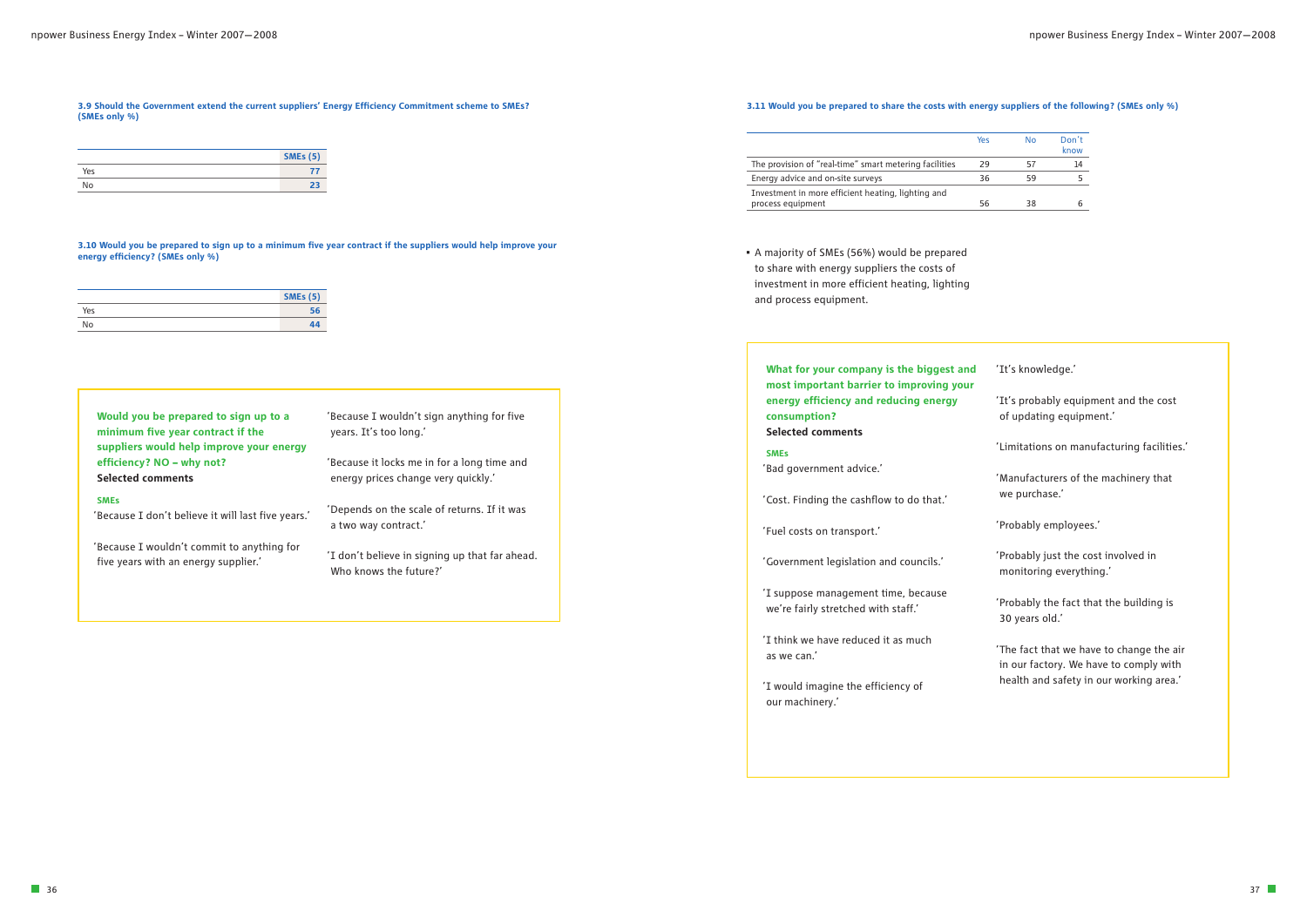**What is immediately clear in responses to this special topic is that businesses resoundingly support the Government's commitment to reducing CO2 emissions, with a significant 88% of businesses declaring their support. At the MEU level, this sentiment is even stronger with just 6% not supporting reduction measures.**

**Added to this, is a growing belief that reducing CO2 emissions will provide commercial benefit. Just over a third of businesses (36%) agreed that a smaller carbon footprint would provide their business with new opportunities. While this is still the minority, it is a significant change from the last nBEI in which 59.5% of businesses did not consider reducing carbon emissions a business priority and large numbers of organisations showed a lack of understanding of the Low Carbon Economy – a future in which low carbon and financial performance are linked. In the short space of a year, this movement marks a significant difference in how businesses perceive the need for emission reduction.**

**And businesses are prepared to pay a premium for greening their operations when it comes to energy purchasing. Just over half (51%) of SMEs say they are now prepared to pay more for green energy compared to 38% in nBEI4. Interestingly, while the number of businesses that are prepared to pay a premium has risen, the acceptable level of this premium generates a different response. Fewer SMEs are prepared to pay a premium of between 5% and 10% in this nBEI than last time, down from 31.6% to 9.8%.**

**A majority 88.2% of respondents believe that a premium of 5% or less would be acceptable.**

**Despite the seeming optimism regarding a commitment to lower emissions, there emerges a clear level of concern as to how the Government will achieve this reduction. A significant 75% of MEUs believe the existing regulation of the Climate Change Levy, Emission Trading Scheme and the new Carbon Reduction Commitment (CRC) places an undue burden on businesses to deliver the UK targets, leaving only a quarter who believe that current regulation is acceptable.**

**And for the 68% of MEU respondents who expect to be affected by the CRC when it is launched, less than half (48%) feel it will deliver the reduction target of 1.2 million tonnes of carbon by 2020. What's more, 63% believe that the costs of inclusion in the CRC will outweigh the benefits and 71% believe the new regulation will make the UK uncompetitive.**

**Overall, the results present an interesting paradox: while businesses recognise the potential benefits of low carbon operations and are supportive of the Government's commitment to reduce CO2, they are only prepared to make limited investment to achieve this goal and are also unconvinced by Government plans to achieve the UK's emission targets. This suggests more must be done by Government to convince businesses of the commercial imperative to reduce emissions and provide the right structure of incentives to encourage CO2 reduction.**

# **Commentary**

**Reducing carbon emissions and the political will to incentivise businesses to enact reduction measures is the special topic of the fifth npower Business Energy Index. The perception and reaction to the Government's moves to put in place a legislative framework**  to bring about CO<sub>2</sub> reduction and the UK's place in global emission **targets are explored in this section.** 

### **How do you think the UK is performing in terms of reducing carbon emissions?**

#### **Selected comments**

#### **MEUs**

**'Another classic government blunder of not thinking through the consequences and the impact of one area on another.'**

**'Better than some but not others.'**

**'Close to the front of a not very impressive group.'**

**'For the future I think we will lag behind.'**

**'Government is targeting [the] wrong areas in business and should focus more on domestic usage. [I] have read that distributing free energy efficient light bulbs to [the] whole population could save more energy than could be produced by a new nuclear power station.'**

**'If you were to compare us to the US, China and India then I suppose we're pretty average.'**

**'It's always Britain that climbs on board first and gets penalised first. Why do we have to be a world leader in something that damages our economy?'**

**'Not leading perhaps, but better than many other countries.'**

**'Not necessarily leading but performing better than many, not merely keeping up.'**

**'Our politicians talk a good game but on the ground it is not marvellous. We victimise airlines, and residential heating fuel for example but these are not the right areas – [they] should focus on industry, that would be far more beneficial.'**

**'Politicians are jumping on the bandwagon but don't fully appreciate the problem.'**

**'The targets are very ambitious. We probably sit in the middle of the pack but are unlikely to get there.'**

**'The UK does nothing to use tidal turbines even though the technology is 50 years old, only a pilot project has been completed recently.'**

**'There is so much media noise that you can't actually determine what is being done.'**

**'Trying to lead the world but shooting ourselves in the foot.'**

- **For both SMEs (36%) and MEUs (38%) the most popular view is that the UK is keeping up with everyone else in terms of reducing carbon emissions.**
- **Fewer businesses now believe that the UK is leading the rest of the world in terms of reducing carbon emissions: down from 31% of companies a year ago to 27% now.**

**• More companies (now 25%) say that the UK is behind the rest of the world.**

#### **3.12 How do you think the UK is performing in terms of reducing carbon emissions? (%)**

|                                        | SMEs(4) | <b>SMEs</b> (5) | MEUs(4) | MEUs(5) | All $(4)$ | All (5) |
|----------------------------------------|---------|-----------------|---------|---------|-----------|---------|
|                                        |         |                 |         |         |           |         |
| Leading the rest of the world          | 25      | 26              | 36      | 27      | 30.5      | 26.5    |
| Following behind the rest of the world | 18      | 18              | 20      | 31      | 19        | 24.5    |
| Keeping up with everyone else          | 48      | 36              | 40      | 38      | 44        |         |
| Don't know                             | a       | 20              | Δ       |         | 6.5       |         |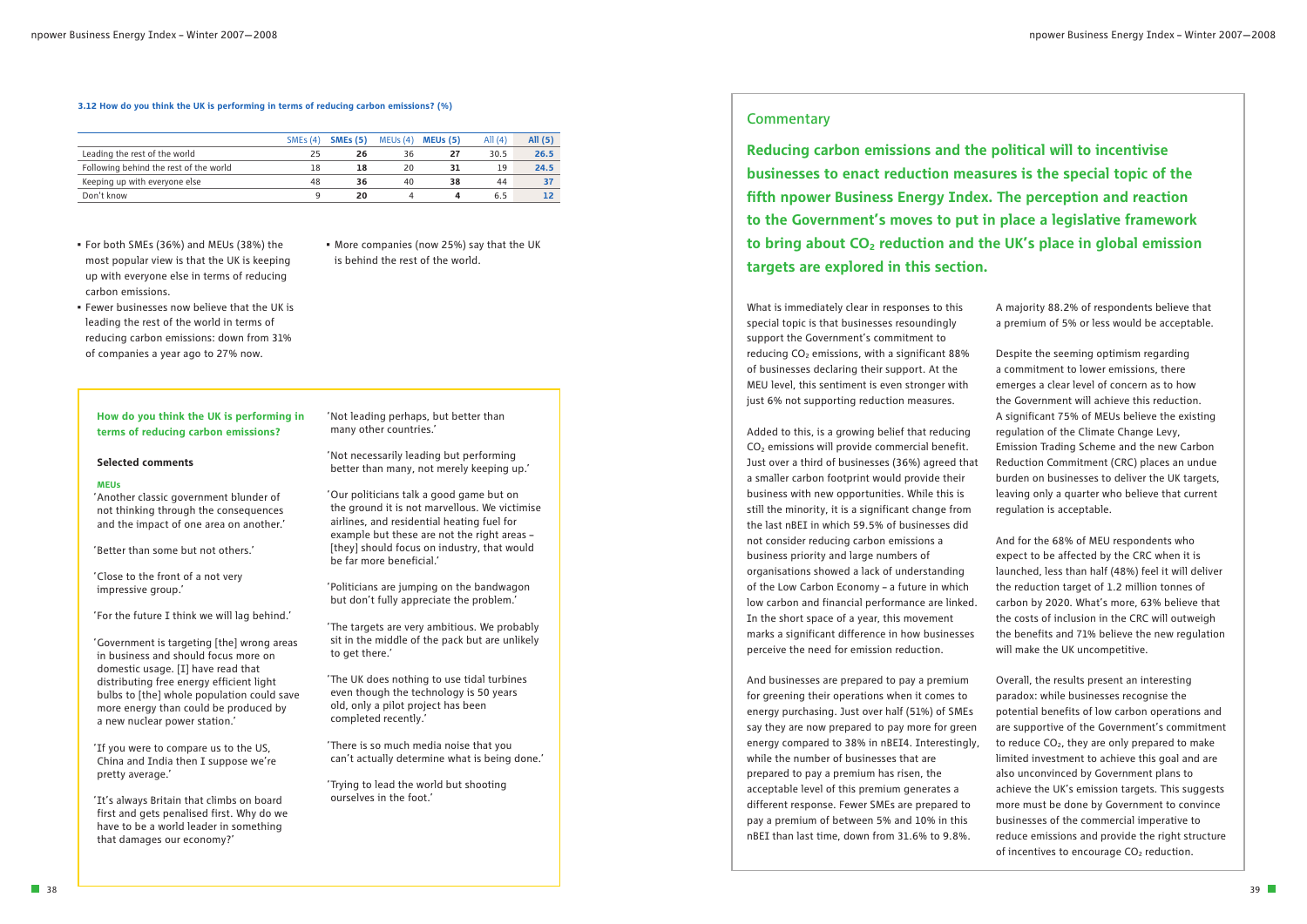**With this in mind, the report perhaps reveals a worrying trend that energy efficiency is considered less important than at any other time in our last two reports. It is difficult to fully ascertain the reasons for this, but it is interesting to note that the drop in priority given to energy efficiency comes at a time when nearly a third of businesses are reporting a fall in energy costs. It is also possible that some businesses may have made all the measures they can and are now waiting for payback before enacting further measures.**

**Our report does not reveal the specific reasons, but energy efficiency measured solely on cost fails to acknowledge all of the issues now governing energy consumption. Environmental and reputational factors are now as much of an important part of energy management as cost, so businesses should be working towards developing an energy policy based on all of these risks.** 

**In this way, decisions on energy buying and investment in efficiency measures can be assessed on a more holistic basis, including reputational and environmental risks, rather than on cost alone. This moves away from a quick win scenario in which energy efficiency measures are only made for financial gain to a sustainable, long-term approach in which energy consumption is aligned with business goals.** 

**As the UK moves toward a Low Carbon Economy, this approach will be increasingly important. A small carbon footprint and a healthy bottom line will become ever more linked and businesses that can develop and commit to an on-going programme of emission reduction will be the ones that succeed both financially and environmentally.**

**While it seems that businesses are responding positively to the Government's goal to reduce UK emissions, this nBEI also suggests they are beginning to feel the pressure.** 

**At a time when the second phase of the EU ETS and the development of the CRC are taking place, it is perhaps concerning that major energy users consider themselves overburdened by the current regulatory framework. This Government has shown commitment to cap and trade emission reduction schemes and there is every reason to expect that such schemes may be developed for businesses of all sizes and sectors as the existing framework matures and develops.**

**Businesses continue to face a number of challenges in relation to energy use as environmental and societal pressure has become increasingly important alongside the continued pressure of cost management. This latest npower Business Energy Index shows us that environmental concerns are working their way up the boardroom agenda with businesses increasingly looking at the role of carbon dioxide emissions in their operations. This is in stark contrast to our last report, nBEI4,**  in which few businesses saw CO<sub>2</sub> reduction as a business priority.

**In the future this may see SMEs brought into emission reduction goals. While small individually, SMEs constitute over 90% of UK businesses and it will be important that they are encouraged to enact energy saving measures and reduce their carbon footprint if the UK is to meet its binding emission targets.**

**We can take encouragement that this report shows that there is an appetite from SMEs for further guidance on emission reduction. At npower business we have developed a range of services and products to help smaller businesses improve energy management.**

**Exactly how Government will incentivise SMEs** 

**to reduce emissions remains to be seen, but the MEUs' reaction to regulation serves as a warning not to over-complicate schemes for fear of them being viewed as a burden. This report shows us that many SMEs feel they lack the resources to invest in energy saving initiatives so any future emission programmes must clearly show a benefit to achieve their buy-in.**

**The report also reveals the strength and mix of feeling there is to the UK's approach to tackling climate change, demonstrating the hurdles that must be overcome before all businesses are convinced of their role in reducing emissions. Some respondents (36%) say they believe there are business benefits of low carbon operations and are supportive of the UK's climate change goals. Others feel that CO2 reduction legislation will make the UK uncompetitive.**

**Such has been the pace with which emission reduction has become a business priority it is understandable that there is such variation in businesses' response to the priority of reducing emissions. As with all change, there are those that embrace it quickly and those that are resistant.** 

**Going forward, regardless of the suite of policies that are introduced and with the ultimate goal of CO2 reduction remaining, energy management looks set to remain a crucial tactic for businesses if they are to achieve lower emissions.** 

# **npower Concluding Commentary**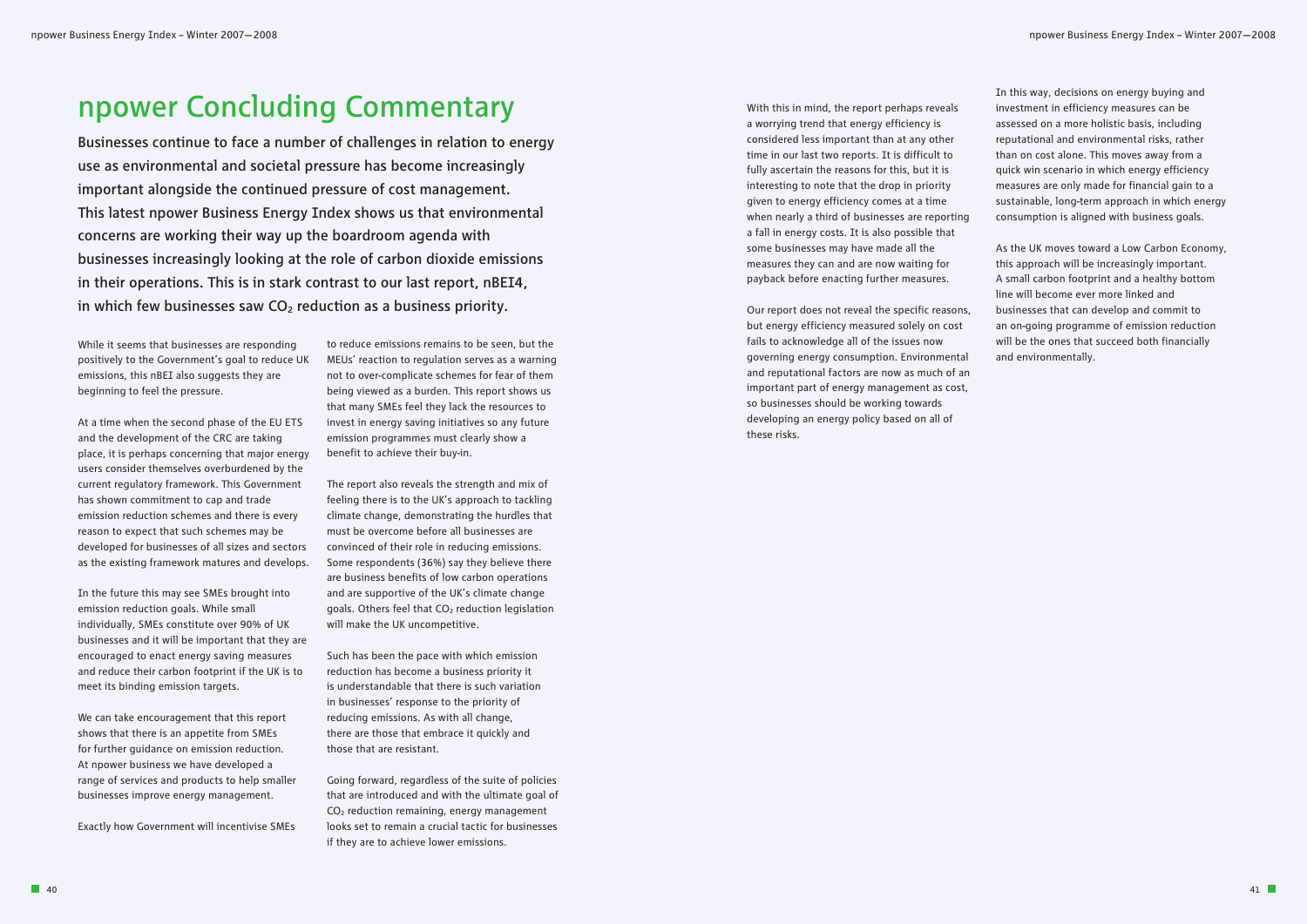# **Disclaimer**

#### **1 Availability of information**

**The npower Business Energy Index is issued by RWE Npower plc ('npower') free of charge and is provided on an 'as is' basis for general informational purposes only. The information provided by the npower Business Energy Index is of a general nature, not intended to address specific circumstances of any individual or entity and does not contain professional or legal advice. While npower undertakes every effort to provide accurate and complete information, the npower Business Energy Index may not necessarily contain comprehensive, complete, accurate or up to date information. The npower Business Energy Index is not intended to constitute and should not be relied upon as advice, as to the merits of commercial decisions to be taken in respect of any commodity, market, contract or other product and may not be used for advertisement or product endorsement purposes.**

## **2 Limitation of liability**

**npower makes no representations and disclaims all express, implied, and statutory warranties of any kind to the recipient and/or any third party including warranties as to its accuracy, completeness, usefulness or fitness for any particular purpose. npower disclaims all liability for any loss of any nature howsoever arising as a consequence of reliance upon any of the material published in the npower Business Energy Index.**

#### **3 Copyrights**

**The layout of the npower Business Energy Index, graphics and pictures used and the collection of third party contributions are protected by copyright. npower reserves all rights in respect thereof. The reproduction of pictures, graphics, layout, information, texts and extracts of the npower Business Energy Index shall be allowed upon prior consent of npower only.**

#### **4 Third party contributions and opinions**

**Npower plc has no influence on the contents or reliability of information or opinions contributed by third parties. Such third party contributions do not necessarily express opinions of, or information generated by, npower. npower disclaims all express, implied or statutory liability for third party contributions and provides such information or opinions for general informational purposes only.**

**© RWE Npower plc 2008. All rights reserved.**